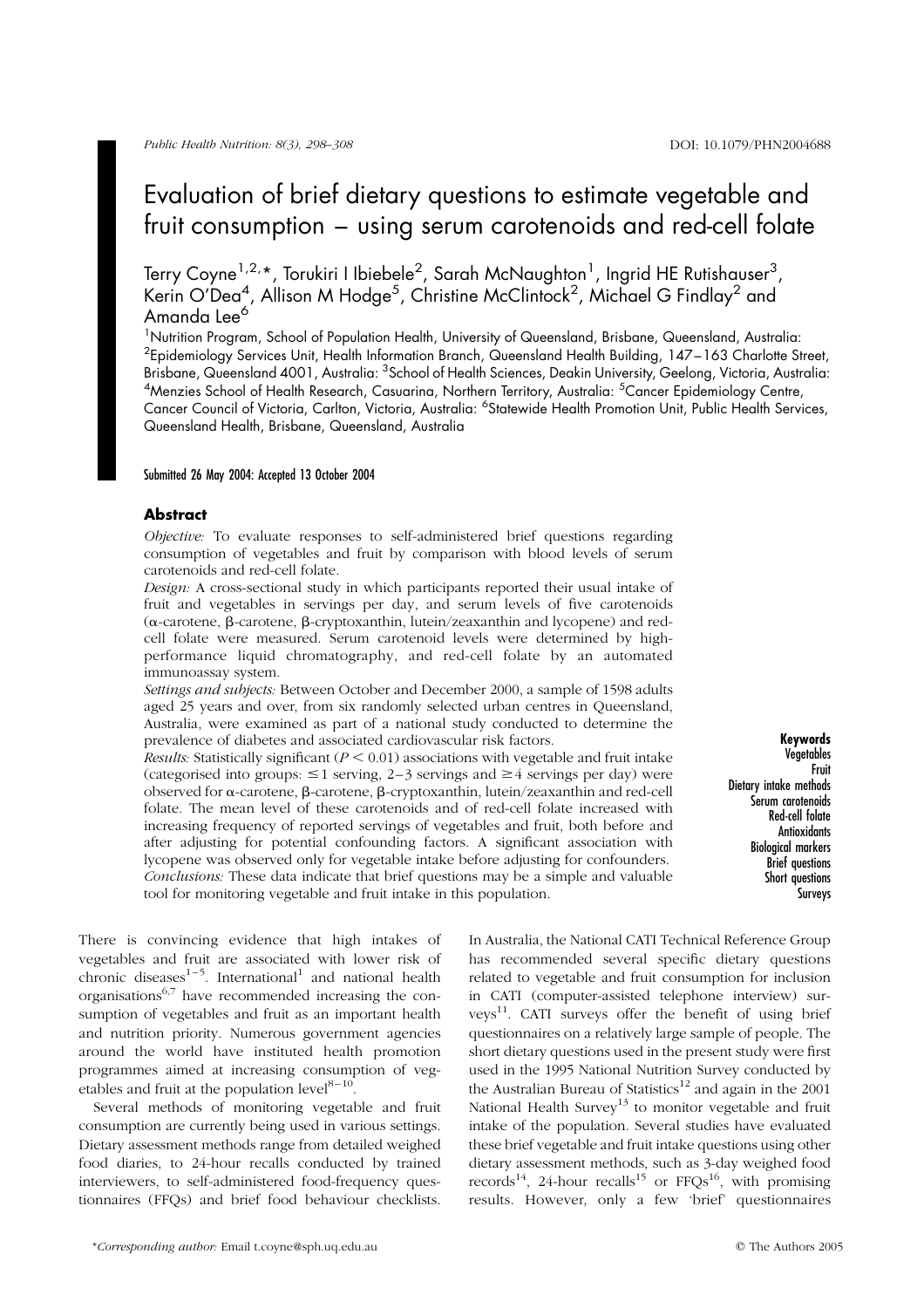concerning vegetable and fruit intake have been evaluated using biological measures<sup>17–19</sup>. Biochemical measures have been used to validate increased intake of folate, vitamin  $B_6$  and ascorbic acid in an indigenous community<sup>20</sup>. Concentrations of several nutrients in the blood (serum carotenoids, and red-cell folate) are considered reliable markers of vegetable and fruit dietary intake $21-28$ .

The purpose of the present study was to evaluate responses to self-administered brief questions regarding consumption of vegetables and fruit in comparison with circulating levels of serum carotenoids and red-cell folate.

# Materials and methods

The study was conducted in Queensland, Australia between October and December 2000, as part of a national study – The Australian Diabetes, Obesity and Lifestyle Study (AusDiab) – to determine the prevalence of diabetes and associated cardiovascular risk factors among adults aged 25 years and  $over<sup>29</sup>$ . The International Diabetes Institute and The University of Queensland ethics committees approved the study. Six urban sites were randomly selected from census collector districts in Queensland. Trained interviewers conducted house-tohouse interviews and eligible participants were invited to attend a biomedical and physical examination, which included anthropometric measurements, collection of a blood sample and standardised questionnaires related to sociodemographic and lifestyle- or health-related characteristics. All respondents gave informed consent to participate in the survey upon arrival at the testing site. Details of the sampling framework and overall study design have been published elsewhere<sup>30</sup>. A total of 1634 persons (approximately 30% of those estimated to be eligible) completed the examination. Complete data for the serum carotenoids, red-cell folate and brief dietary questions were available for 1598 adults.

Brief dietary questions were administered at the testing site. Participants were asked 'How many servings of vegetables do you usually eat each day? including fresh, frozen or tinned vegetables. A serving  $= 1/2$  cup of cooked vegetables or 1 cup of salad vegetables'. Usual daily consumption of fruit was assessed by the question, 'How many servings of fruit do you usually eat each day? including fresh, frozen or tinned fruit. A serving  $= 1$ medium piece or 2 small pieces of fruit or 1 cup of diced pieces of fruit'. Possible responses were: don't eat vegetables/fruit, eat 1 serving or less, eat 2 to 3 servings, eat 4 to 5 servings, eat 6 servings or more.

Participants were categorised into three groups according to their responses. Although there were five possible response categories, the two extreme categories contained only a very small number of responses while the middle category contained most of the responses. Therefore those reporting *don't eat* or *eat 1 serving or less* formed one group, those reporting 2 to 3 servings formed a second group, and those reporting 4 to 5 servings or 6 servings or more formed a third group.

Participants arrived for the study examination having fasted for at least 12 h and, if not taking hypoglycaemic medication, completed a 2-h oral glucose tolerance test (OGTT) after consuming a drink containing 75 g glucose. Blood was drawn for the serum carotenoid and red-cell folate determinations at the time of the 2-h OGTT or 2 h after the fasting sample for those who did not complete the OGTT. Serum samples for the carotenoid determinations were handled meticulously and protected from light at each stage of processing to prevent deterioration and degradation $31$ . The serum was pipetted, frozen, packed in dry ice and shipped to a laboratory in Brisbane for analysis. Serum samples were analysed within 3 weeks of collection. Five serum carotenoids ( $\alpha$ -carotene,  $\beta$ -carotene, b-cryptoxanthin, lutein/zeaxanthin and lycopene) were assayed simultaneously using the high-performance liquid chromatography procedure described by Talwar et  $al.^{32}$ . Red-cell folate was measured using the Bayer Advia Centuar automated immunoassay system (Bayer, Melbourne, Australia). Lipids (total cholesterol, highdensity lipoprotein (HDL)-cholesterol and triglycerides) were measured enzymatically on an Olympus AU 600. Low-density lipoprotein (LDL)-cholesterol was calculated from the Friedwald formula<sup>33</sup>:

# $LDL$ -cholesterol  $=$  total cholesterol  $-$  [HDL-cholesterol  $+$  (triglycerides/5)].

Demographic and other lifestyle variables were collected using standardised questionnaires and were categorised as follows. Age was divided into 10-year age groupings. Educational status was categorised as postgraduate qualification, trade certificate or bachelor's degree, and secondary school or less. Body mass index (BMI) was categorised as *underweight* (BMI  $<$  20 kg m<sup>-2</sup>), normal (BMI  $\geq$  20 to  $\lt$  25 kg m<sup>-2</sup>), overweight (BMI  $\geq$  25 to  $\langle 30 \text{ kg m}^{-2} \rangle$  and *obese* (BMI  $\geq$  30 kg m<sup>-2</sup>). Smoking status was categorised as never (smoked less than 100 cigarettes during lifetime), former smoker (smoke less than daily for at least the last 3 months, but used to smoke daily) and *current smoker* (smoke at least daily)<sup>29</sup>. Physical activity beneficial to health was categorised as sufficiently active (greater than 150 min of 'physical activity time' in the previous week), insufficiently active but not sedentary (less than 150 min of 'physical activity time' in the previous week) and sedentary (no participation in physical activity in the previous week). 'Physical activity time' was calculated as the sum of the time spent walking or performing moderate activity, plus double the time spent in vigorous activity to reflect its greater intensity<sup>34</sup>. Vitamin supplement use during the previous 24 h was categorised as yes for respondents who indicated that they took any vitamin or mineral supplements on the previous day, and no for respondents who indicated they did not. Alcohol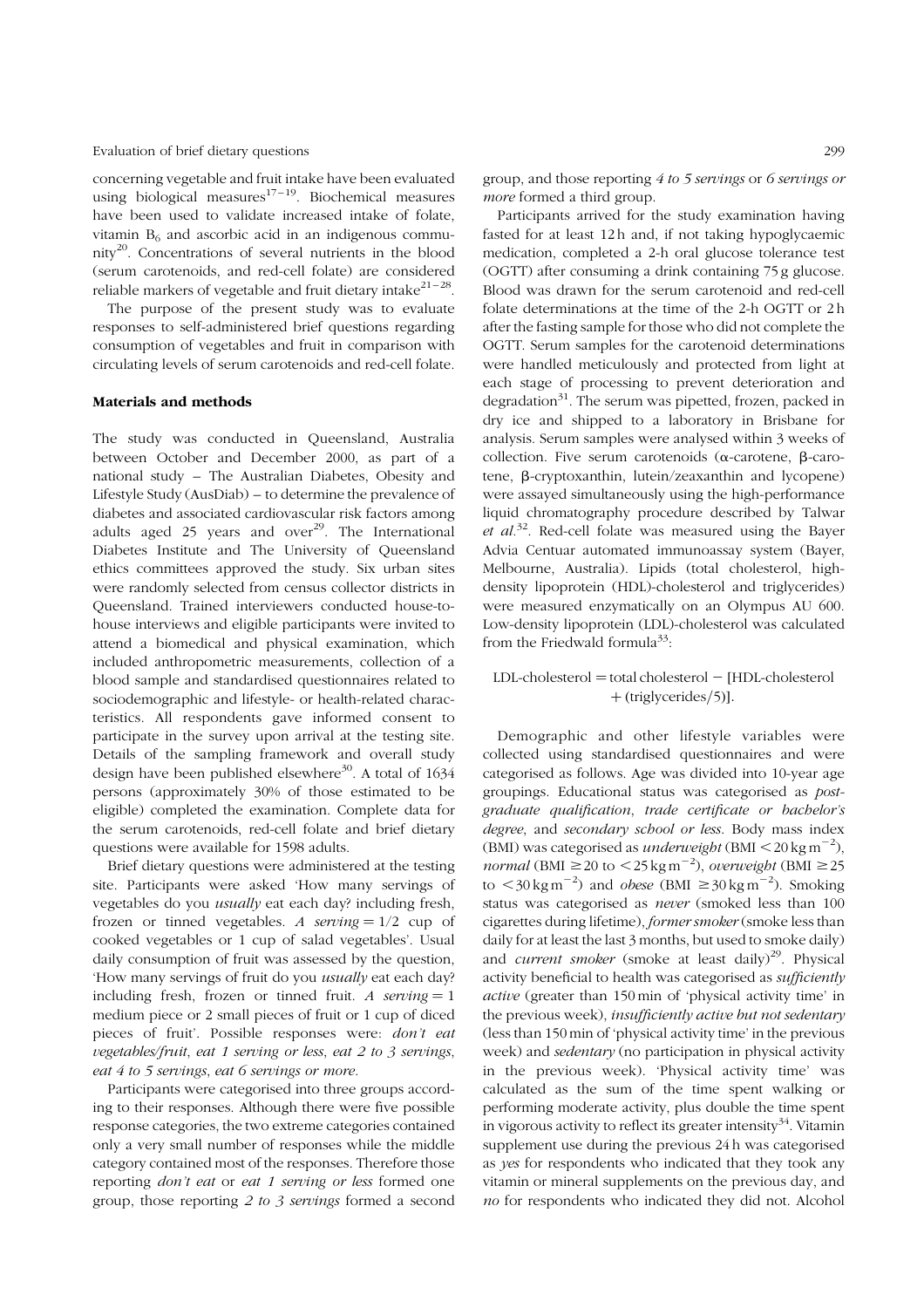consumption was categorised as none, 60 or fewer standard drinks per month or greater than 60 standard drinks per month.

Plasma lipids were categorised using the criteria for abnormal lipid levels based on recommendations by the National Heart Foundation<sup>35</sup> and the Australian Diabetes Society<sup>36</sup>. Dietary intake of total and saturated fat was estimated using the validated Cancer Council of Victoria FFQ, which is a self-administered, semi-quantitative questionnaire containing 80 food and beverage items with 10 frequency options ranging from *never* to *three or* more times a day<sup>37</sup>.

# Statistical analyses

To account for unequal probability of selection and for non-response, data were weighted to the Queensland population for the survey year. The weighted data were analysed using the survey (SVY) commands (for survey data) available in STATA Statistical Software version 8<sup>38</sup>. These commands take into account the cluster survey design in the calculation of point estimates, variance and standard errors.

Distributions of serum carotenoids and red-cell folate were skewed and therefore were logarithmically transformed to better approximate normal distribution for regression analyses. Results are expressed as geometric means and proportions. The t-test and analysis of variance were used to estimate differences in means between groups. Pearson's chi-square statistic was used to test for significant differences in proportions.

The association between serum carotenoids and red-cell folate versus reported number of servings of vegetables and fruits was estimated by performing multiple regression, in which the log-transformed serum carotenoids and red-cell folate were the outcome variables and reported number of servings of vegetables and fruit were the explanatory variables. Analysis was performed for each serum carotenoid and red-cell folate separately, adjusting for potential confounders. Potential confounders or covariates were those variables identified that were significantly associated with serum carotenoids and redcell folate, as well as vegetable and fruit intake (age, sex and vitamin use), and also variables that were significantly associated with serum carotenoids and red-cell folate only (sex, age, BMI, smoking, vitamin use, alcohol intake, total cholesterol, HDL-cholesterol, LDL-cholesterol and triglycerides). The covariates were included simultaneously into the regression model.

All tests were two-tailed with significance criterion of  $P \le 0.01$ . Due to missing values, the sample size was not the same for all variables.

## Results

[Table 1](#page-3-0) provides the unadjusted geometric mean levels of serum carotenoids and red-cell folate by

sociodemographic, anthropometric and health-related behaviour variables, and categories of plasma lipids. Differences between groups were considered significant at  $P \leq 0.01$  level.

Mean serum carotenoids (with the exception of lycopene) and red-cell folate levels were significantly lower for males, younger adults, the obese (except red-cell folate), current smokers, those who reported no vitamin or supplement use (except β-cryptoxanthin, lutein/zeaxanthin) and those who reported consuming more than 60 standard drinks per month (except red-cell folate). Lycopene levels were significantly lower for the elderly, those without tertiary education, obese individuals and those not usually consuming alcohol.

Mean serum carotenoid and red-cell folate levels were significantly lower for those with total cholesterol  $<$  5.5 mmol l<sup>-1</sup> ( $\beta$ -cryptoxanthin and lutein/zeaxanthin only), HDL-cholesterol  $\leq 1.0$  mmol l<sup>-1</sup> (except lycopene and red-cell folate), LDL-cholesterol  $\leq 3.5$  mmol l<sup>-1</sup> (except a-carotene and red-cell folate) and those with triglycerides  $\geq 2.0$  mmol l<sup>-1</sup> (except  $\beta$ -cryptoxanthin, lutein/zeaxanthin and red-cell folate). Red-cell folate levels were significantly lower for those with triglyceride levels  $\leq$  2.0 mmol l<sup>-1</sup>. There was no relationship between any serum carotenoid and total dietary fat and saturated fat at the  $P < 0.01$  level (data not shown in [Table 1](#page-3-0)).

[Table 2](#page-4-0) provides the distribution of selected categorical variables by vegetable intake. The result indicates that females were more likely than males to report usually consuming 4 or more servings of vegetables, as were those who reported vitamin/supplement use. The proportion of respondents who reported consuming 4 or more servings of vegetables also increased significantly with age.

[Table 3](#page-5-0) provides the distribution of selected categorical variables by fruit intake. Females were more likely than males to report consuming 4 or more servings of fruit, as were those who did not smoke, those who reported consuming none or fewer than 60 alcoholic drinks per month, those who reported sufficient physical activity and those who reported vitamin/supplement use in the previous 24 h. The proportion of respondents who reported consuming 4 or more servings of fruit also increased significantly with age.

[Table 4](#page-6-0) provides the unadjusted and adjusted geometric mean levels of serum carotenoids and red-cell folate by vegetable and fruit intake adjusting for potential confounders. The unadjusted geometric means of  $\alpha$ carotene,  $\beta$ -carotene,  $\beta$ -cryptoxanthin, lutein/zeaxanthin and red-cell folate increased significantly with increasing frequency of vegetable and fruit intake. This association remained after adjusting for the variables associated with the blood nutrient levels as well as vegetable and fruit intakes (adjustment 1: sex, age and vitamin use). The association also remained after adjusting for all the variables associated with serum carotenoids and red-cell folate only (adjustment 2: sex, age, BMI, smoking, vitamin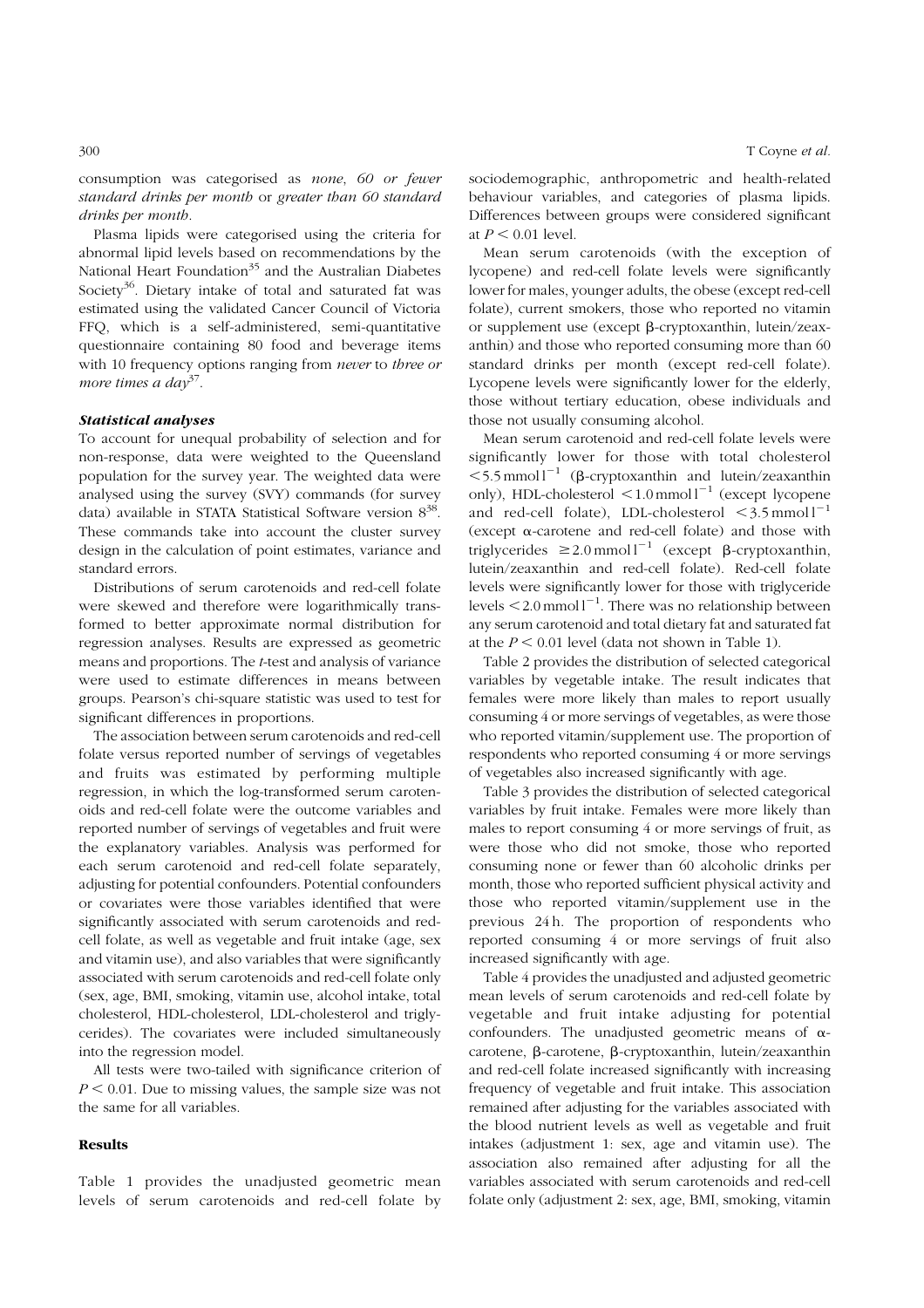<span id="page-3-0"></span>

| 614.9-664.0<br>581.1-662.5<br>577.7-621.6<br>597.4-638.1<br>585.0-628.7<br>567.4-616.0<br>610.9-666.6<br>564.0-621.0<br>597.6-633.8<br>545.0-626.2<br>592.5-632.7<br>580.1-623.6<br>586.1-671.1<br>589.2-619.5<br>519.1-598.6<br>541 7-606.9<br>597.9-642.2<br>609.1-651.9<br>500.8-561.9<br>584.7-621.2<br>574.6-610.5<br>633.1-688.5<br>607.4-643.1<br>568.8-608.1<br>609.7-665.<br>618.3-682.3<br>582.5-629.<br>$679.1 - 729.$<br>560.3-608.<br>582.7-660.<br>557.3-592<br>ō<br>95%<br>588.1*<br>Mean<br>593.4*<br>703.6<br>574.8*<br>626.0<br>557.4*<br>639.0<br>649.5<br>654.7<br>630.1<br>530.5'<br>604.2<br>625.0<br>636.7<br>620.5<br>599.2<br>617.4<br>Ņ<br>606.5<br>591.2<br>638.2<br>602.7<br>620.3<br>591.7<br>615.4<br>586.9<br>612.3<br>601.5<br>584.1<br>660.2<br>619.7<br>605.7<br>627.1<br>598.<br>$0.42 - 0.48$<br>$0.41 - 0.45$<br>$0.32 - 0.40$<br>$0.45 - 0.50$<br>$0.41 - 0.48$<br>$0.44 - 0.59$<br>$0.44 - 0.50$<br>$0.35 - 0.42$<br>$0.34 - 0.50$<br>$0.41 - 0.49$<br>$0.44 - 0.51$<br>$0.35 - 0.41$<br>$0.42 - 0.48$<br>$0.43 - 0.49$<br>$0.43 - 0.49$<br>$0.39 - 0.47$<br>$0.43 - 0.48$<br>$0.31 - 0.46$<br>$\begin{array}{l} 0.00000000000\\ 0.000000000\\ 0.00000000\\ 0.0000000\\ 0.000000\\ 0.000000\\ 0.000000\\ 0.000000\\ 0.00000\\ 0.00000\\ 0.00000\\ 0.00000\\ 0.00000\\ 0.00000\\ 0.00000\\ 0.00000\\ 0.00000\\ 0.00000\\ 0.00000\\ 0.00000\\ 0.00000\\ 0.00$<br>$0.47 - 0.61$<br>$0.46 - 0.55$<br>$0.36 - 0.44$<br>$0.29 - 0.37$<br>$0.20 - 0.29$<br>$0.34 - 0.44$<br>$0.40 - 0.47$<br>$0.35 - 0.45$<br>$\overline{\circ}$<br>95%<br>Mean<br>$0.38^{+0.0}$<br><u>.</u><br>1445.<br>145<br>စ်ရေး<br>၁၀၀၀<br>$\frac{9}{5}$ $\frac{8}{5}$ $\frac{4}{5}$<br>$0.45$<br>0.39<br>0.43<br>88000000<br>0.46<br>0.43<br>0.43<br>0.51<br>0.51<br>0.44<br>0.51<br>$0.35 - 0.39$<br>$0.39 - 0.42$<br>$0.34 - 0.38$<br>$0.42 - 0.48$<br>$0.45 - 0.52$<br>$0.41 - 0.54$<br>$0.35 - 0.42$<br>$0.36 - 0.40$<br>$0.38 - 0.42$<br>$\begin{array}{c} 0.34 - 0.45 \\ 0.38 - 0.42 \\ 0.38 - 0.42 \\ 0.38 - 0.42 \\ 0.33 - 0.37 \end{array}$<br>$0.39 - 0.43$<br>$0.38 - 0.42$<br>$0.29 - 0.34$<br>$0.38 - 0.43$<br>$-0.40$<br>$0.37 - 0.43$<br>$0.38 - 0.41$<br>$29 - 0.35$<br>$0.33 - 0.36$<br>$0.42 - 0.46$<br>$0.34 - 0.37$<br>$0.41 - 0.45$<br>$0.37 - 0.40$<br>$0.37 - 0.42$<br>$0.30 - 0.36$<br>$0.34 - 0.39$<br>$0.30 - 0.37$<br>$0.38 - 0.41$<br>$0.37 - 0.41$<br>$0.37 - 0.41$<br>$-0.41$<br>95% CI<br>0.37<br>0.37<br>Mean<br>$0.40$<br>$0.31*$<br>$0.37*$<br>$0.32*$<br>0.33<br>0.36<br>a 9 9 5<br>8 9 9 6<br>0 0 0 0<br>0.40<br>0.39<br>5<br>0.48<br>0.07<br>0.37<br>0.40<br>0.40<br>88840<br>0.41<br>0.39<br>$0.41$<br>0.38<br>$0.22 - 0.29$<br>$0.15 - 0.18$<br>$0.20 - 0.22$<br>$0.15 - 0.18$<br>$0.17 - 0.20$<br>$0.21 - 0.28$<br>$0.26 - 0.40$<br>$0.21 - 0.28$<br>$0.17 - 0.20$<br>$0.17 - 0.20$<br>$0.20 - 0.23$<br>$0.19 - 0.23$<br>$0.09 - 0.12$<br>$0.19 - 0.22$<br>$0.17 - 0.20$<br>$\begin{array}{c} 0.15 - 0.18 \\ 0.20 - 0.23 \\ 0.12 - 0.17 \\ 0.18 - 0.21 \end{array}$<br>$0.12 - 0.16$<br>$0.15 - 0.23$<br>$0.20 - 0.24$<br>$0.17 - 0.21$<br>$0.13 - 0.16$<br>$0.14 - 0.18$<br>$0.20 - 0.24$<br>$0.17 - 0.20$<br>$0.19 - 0.23$<br>$0.19 - 0.21$<br>$0.09 - 0.13$<br>$0.16 - 0.18$<br>$0.20 - 0.24$<br>$0.18 - 0.21$<br>$0.15 - 0.19$<br>ō<br>95%<br>Mean<br>$P_0 \overset{\bullet}{\underset{\circ}{\mathcal{C}}} \overset{\bullet}{\underset{\circ}{\mathcal{C}}} \overset{\bullet}{\underset{\circ}{\mathcal{C}}} \overset{\bullet}{\underset{\circ}{\mathcal{C}}}$<br>.<br>19 이 이 이 이<br>19 이 이 이 이<br>ੈ: 17<br>0.21<br>ត្តត្ត÷្ត<br>ភ្លូង ÷្ន<br>$0.16$ <sup>*</sup><br>$0.17$<br>0.17<br>0.19<br>0.25<br>0.32<br>경우<br>이 이 이<br>0.20<br>0.18<br>0.78<br>0.21<br>$0.49 - 0.56$<br>$0.32 - 0.40$<br>$0.36 - 0.43$<br>$0.56 - 0.63$<br>$0.33 - 0.45$<br>$0.40 - 0.49$<br>$0.47 - 0.56$<br>$0.52 - 0.65$<br>$0.51 - 0.66$<br>$0.60 - 0.88$<br>$0.50 - 0.65$<br>$0.45 - 0.52$<br>$0.42 - 0.53$<br>$0.47 - 0.68$<br>$0.53 - 0.65$<br>$0.44 - 0.52$<br>$0.32 - 0.39$<br>$0.53 - 0.60$<br>$0.58 - 0.70$<br>$0.42 - 0.48$<br>$0.48 - 0.59$<br>$0.51 - 0.57$<br>$0.41 - 0.49$<br>0.49-0.57<br>$0.29 - 0.38$<br>$0.48 - 0.55$<br>$0.41 - 0.49$<br>$0.52 - 0.61$<br>$0.47 - 0.57$<br>$0.24 - 0.35$<br>$0.36 - 0.49$<br>$0.19 - 0.30$<br>$0.49 - 0.57$<br>$0.42 - 0.51$<br>ō<br>95%<br>Mean<br>$0.40*$<br>$0.45*$<br>$0.33*$<br>$0.38*$<br>0.48<br>0.52*<br>0.29*<br>554<br>554<br>555<br>ង់ ១ ១ ភូមិ<br>ភូមិ ១ ១<br>ភូមិ ០ ០<br>0.56<br>0.59<br>56<br>0.42<br>0.42<br>0.45<br>0.59<br>0.44<br>0.58<br>0.58<br>0.73<br>0.53<br>0.63<br>0.52<br>0.57<br>0.48<br>0.07<br>0.51<br>ö<br>$\begin{array}{c} 0.10-0.16 \\ 0.12-0.15 \\ 0.11-0.13 \\ 0.07-0.09 \end{array}$<br>$0.11 - 0.13$<br>$0.10 - 0.13$<br>$0.09 - 0.12$<br>$0.12 - 0.15$<br>$0.10 - 0.12$<br>$0.11 - 0.14$<br>$0.12 - 0.13$<br>$0.05 - 0.08$<br>$0.09 - 0.11$<br>$0.13 - 0.15$<br>$\begin{array}{l} 0.08 - 0.11 \\ 0.10 - 0.13 \\ 0.11 - 0.13 \\ 0.11 - 0.14 \\ 0.11 - 0.14 \\ 0.11 - 0.14 \\ 0.13 - 0.18 \end{array}$<br>$0.10 - 0.12$<br>$0.11 - 0.13$<br>$0.12 - 0.16$<br>$0.13 - 0.14$<br>$0.11 - 0.14$<br>$0.05 - 0.07$<br>$\overline{\circ}$<br>95%<br>Mean‡<br>$7728$<br>0.08<br>$\begin{array}{c}\n 0.7 \\  0.7 \\  0.0\n\end{array}$<br>nne<br>Sing<br>Sing<br>$\overline{0.11}^*$<br>na vertes<br>Codo<br>$\begin{array}{c}\n 2 \\  2 \\  0 \\  0 \\  0\n \end{array}$<br>$0.10^{\circ}$<br>$0.19$<br>$0.19$<br>$0.15$<br>0.12<br>0.12<br>0.13<br>0.12<br>0.10<br>0.14<br>0.14<br>$0.12$<br>$0.14$<br>0.11<br>0.11<br>$\overline{0}$ .11<br>1418<br>674<br>924<br>588<br>329<br>240<br>1888<br>នក្ខក្ខន្ធ<br>ន្លង្ក<br>788<br>493<br>1008<br><b>1981</b><br>1981<br>728<br>871<br>760<br>1224<br>376<br>317<br>781<br>481<br>$\frac{1}{2}$<br>É<br>Trade certificate, bachelor's degree<br>Vitamin use during previous 24h<br>Sociodemographic variables<br>Secondary school or less<br>Health-related behaviours<br>Plasma lipids (mmol1 <sup>-1</sup> )<br>Total cholesterol <5.5<br>Total cholesterol $\geq$ 5.5<br>$LDL$ -cholesterol $\geq 3.5$<br>$> 60$ drinks month <sup><math>-1</math></sup><br>$HDL$ -cholesterol $< 1.0$<br>HDL-cholesterol ≥1.0<br>$\leq 60$ drinks month <sup><math>-1</math></sup><br>$LDL$ -cholesterol $<$ 3.5<br>Insufficiently active<br>$Triglycerides < 2.0$<br>$Triglycerides \geq 2.0$<br>Sufficiently active<br><b>Educational status</b><br>Age group (years)<br>25–34<br>Body mass index<br>Physical activity<br>Smoking status<br>Postgraduate<br>Anthropometry<br>Alcohol intake<br>Underweight<br>Overweight<br>Sedentary<br>Current<br>Female<br>Normal<br>Former<br>Obese<br>$45 - 54$<br>$55 - 64$<br>$65 - 74$<br>$35 - 44$<br>Gender<br>Never<br>None<br>Male<br>75+<br>Yes<br>ş |  | a-Carotene | <b>B-Carotene</b> | <b>B-Cryptoxanthin</b> | Lutein/zeaxanthin | Pycopene | Red-cell folate |
|--------------------------------------------------------------------------------------------------------------------------------------------------------------------------------------------------------------------------------------------------------------------------------------------------------------------------------------------------------------------------------------------------------------------------------------------------------------------------------------------------------------------------------------------------------------------------------------------------------------------------------------------------------------------------------------------------------------------------------------------------------------------------------------------------------------------------------------------------------------------------------------------------------------------------------------------------------------------------------------------------------------------------------------------------------------------------------------------------------------------------------------------------------------------------------------------------------------------------------------------------------------------------------------------------------------------------------------------------------------------------------------------------------------------------------------------------------------------------------------------------------------------------------------------------------------------------------------------------------------------------------------------------------------------------------------------------------------------------------------------------------------------------------------------------------------------------------------------------------------------------------------------------------------------------------------------------------------------------------------------------------------------------------------------------------------------------------------------------------------------------------------------------------------------------------------------------------------------------------------------------------------------------------------------------------------------------------------------------------------------------------------------------------------------------------------------------------------------------------------------------------------------------------------------------------------------------------------------------------------------------------------------------------------------------------------------------------------------------------------------------------------------------------------------------------------------------------------------------------------------------------------------------------------------------------------------------------------------------------------------------------------------------------------------------------------------------------------------------------------------------------------------------------------------------------------------------------------------------------------------------------------------------------------------------------------------------------------------------------------------------------------------------------------------------------------------------------------------------------------------------------------------------------------------------------------------------------------------------------------------------------------------------------------------------------------------------------------------------------------------------------------------------------------------------------------------------------------------------------------------------------------------------------------------------------------------------------------------------------------------------------------------------------------------------------------------------------------------------------------------------------------------------------------------------------------------------------------------------------------------------------------------------------------------------------------------------------------------------------------------------------------------------------------------------------------------------------------------------------------------------------------------------------------------------------------------------------------------------------------------------------------------------------------------------------------------------------------------------------------------------------------------------------------------------------------------------------------------------------------------------------------------------------------------------------------------------------------------------------------------------------------------------------------------------------------------------------------------------------------------------------------------------------------------------------------------------------------------------------------------------------------------------------------------------------------------------------------------------------------------------------------------------------------------------------------------------------------------------------------------------------------------------------------------------------------------------------------------------------------------------------------------------------------------------------------------------------------------------------------------------------------------------------------------------------------------------------------------------------------------------------------------------------------------------------------------------------------------------------------------------------------------------------------------------------------------------------------------------------------------------------------------------------------------------------------------------------------------------------------------------------------------------------------------------------------------------------------------------------------------------------------------------------------------------------------------------------------------------------------------------------------------------------------------------------------------------------------------------------------------------------------------------------------------------------------------------------------------------------------------------|--|------------|-------------------|------------------------|-------------------|----------|-----------------|
|                                                                                                                                                                                                                                                                                                                                                                                                                                                                                                                                                                                                                                                                                                                                                                                                                                                                                                                                                                                                                                                                                                                                                                                                                                                                                                                                                                                                                                                                                                                                                                                                                                                                                                                                                                                                                                                                                                                                                                                                                                                                                                                                                                                                                                                                                                                                                                                                                                                                                                                                                                                                                                                                                                                                                                                                                                                                                                                                                                                                                                                                                                                                                                                                                                                                                                                                                                                                                                                                                                                                                                                                                                                                                                                                                                                                                                                                                                                                                                                                                                                                                                                                                                                                                                                                                                                                                                                                                                                                                                                                                                                                                                                                                                                                                                                                                                                                                                                                                                                                                                                                                                                                                                                                                                                                                                                                                                                                                                                                                                                                                                                                                                                                                                                                                                                                                                                                                                                                                                                                                                                                                                                                                                                                                                                                                                                                                                                                                                                                                                                                                                                                                                                                                                                                                  |  |            |                   |                        |                   |          |                 |
|                                                                                                                                                                                                                                                                                                                                                                                                                                                                                                                                                                                                                                                                                                                                                                                                                                                                                                                                                                                                                                                                                                                                                                                                                                                                                                                                                                                                                                                                                                                                                                                                                                                                                                                                                                                                                                                                                                                                                                                                                                                                                                                                                                                                                                                                                                                                                                                                                                                                                                                                                                                                                                                                                                                                                                                                                                                                                                                                                                                                                                                                                                                                                                                                                                                                                                                                                                                                                                                                                                                                                                                                                                                                                                                                                                                                                                                                                                                                                                                                                                                                                                                                                                                                                                                                                                                                                                                                                                                                                                                                                                                                                                                                                                                                                                                                                                                                                                                                                                                                                                                                                                                                                                                                                                                                                                                                                                                                                                                                                                                                                                                                                                                                                                                                                                                                                                                                                                                                                                                                                                                                                                                                                                                                                                                                                                                                                                                                                                                                                                                                                                                                                                                                                                                                                  |  |            |                   |                        |                   |          |                 |
|                                                                                                                                                                                                                                                                                                                                                                                                                                                                                                                                                                                                                                                                                                                                                                                                                                                                                                                                                                                                                                                                                                                                                                                                                                                                                                                                                                                                                                                                                                                                                                                                                                                                                                                                                                                                                                                                                                                                                                                                                                                                                                                                                                                                                                                                                                                                                                                                                                                                                                                                                                                                                                                                                                                                                                                                                                                                                                                                                                                                                                                                                                                                                                                                                                                                                                                                                                                                                                                                                                                                                                                                                                                                                                                                                                                                                                                                                                                                                                                                                                                                                                                                                                                                                                                                                                                                                                                                                                                                                                                                                                                                                                                                                                                                                                                                                                                                                                                                                                                                                                                                                                                                                                                                                                                                                                                                                                                                                                                                                                                                                                                                                                                                                                                                                                                                                                                                                                                                                                                                                                                                                                                                                                                                                                                                                                                                                                                                                                                                                                                                                                                                                                                                                                                                                  |  |            |                   |                        |                   |          |                 |
|                                                                                                                                                                                                                                                                                                                                                                                                                                                                                                                                                                                                                                                                                                                                                                                                                                                                                                                                                                                                                                                                                                                                                                                                                                                                                                                                                                                                                                                                                                                                                                                                                                                                                                                                                                                                                                                                                                                                                                                                                                                                                                                                                                                                                                                                                                                                                                                                                                                                                                                                                                                                                                                                                                                                                                                                                                                                                                                                                                                                                                                                                                                                                                                                                                                                                                                                                                                                                                                                                                                                                                                                                                                                                                                                                                                                                                                                                                                                                                                                                                                                                                                                                                                                                                                                                                                                                                                                                                                                                                                                                                                                                                                                                                                                                                                                                                                                                                                                                                                                                                                                                                                                                                                                                                                                                                                                                                                                                                                                                                                                                                                                                                                                                                                                                                                                                                                                                                                                                                                                                                                                                                                                                                                                                                                                                                                                                                                                                                                                                                                                                                                                                                                                                                                                                  |  |            |                   |                        |                   |          | 6.449-7.708     |
|                                                                                                                                                                                                                                                                                                                                                                                                                                                                                                                                                                                                                                                                                                                                                                                                                                                                                                                                                                                                                                                                                                                                                                                                                                                                                                                                                                                                                                                                                                                                                                                                                                                                                                                                                                                                                                                                                                                                                                                                                                                                                                                                                                                                                                                                                                                                                                                                                                                                                                                                                                                                                                                                                                                                                                                                                                                                                                                                                                                                                                                                                                                                                                                                                                                                                                                                                                                                                                                                                                                                                                                                                                                                                                                                                                                                                                                                                                                                                                                                                                                                                                                                                                                                                                                                                                                                                                                                                                                                                                                                                                                                                                                                                                                                                                                                                                                                                                                                                                                                                                                                                                                                                                                                                                                                                                                                                                                                                                                                                                                                                                                                                                                                                                                                                                                                                                                                                                                                                                                                                                                                                                                                                                                                                                                                                                                                                                                                                                                                                                                                                                                                                                                                                                                                                  |  |            |                   |                        |                   |          |                 |
|                                                                                                                                                                                                                                                                                                                                                                                                                                                                                                                                                                                                                                                                                                                                                                                                                                                                                                                                                                                                                                                                                                                                                                                                                                                                                                                                                                                                                                                                                                                                                                                                                                                                                                                                                                                                                                                                                                                                                                                                                                                                                                                                                                                                                                                                                                                                                                                                                                                                                                                                                                                                                                                                                                                                                                                                                                                                                                                                                                                                                                                                                                                                                                                                                                                                                                                                                                                                                                                                                                                                                                                                                                                                                                                                                                                                                                                                                                                                                                                                                                                                                                                                                                                                                                                                                                                                                                                                                                                                                                                                                                                                                                                                                                                                                                                                                                                                                                                                                                                                                                                                                                                                                                                                                                                                                                                                                                                                                                                                                                                                                                                                                                                                                                                                                                                                                                                                                                                                                                                                                                                                                                                                                                                                                                                                                                                                                                                                                                                                                                                                                                                                                                                                                                                                                  |  |            |                   |                        |                   |          |                 |
|                                                                                                                                                                                                                                                                                                                                                                                                                                                                                                                                                                                                                                                                                                                                                                                                                                                                                                                                                                                                                                                                                                                                                                                                                                                                                                                                                                                                                                                                                                                                                                                                                                                                                                                                                                                                                                                                                                                                                                                                                                                                                                                                                                                                                                                                                                                                                                                                                                                                                                                                                                                                                                                                                                                                                                                                                                                                                                                                                                                                                                                                                                                                                                                                                                                                                                                                                                                                                                                                                                                                                                                                                                                                                                                                                                                                                                                                                                                                                                                                                                                                                                                                                                                                                                                                                                                                                                                                                                                                                                                                                                                                                                                                                                                                                                                                                                                                                                                                                                                                                                                                                                                                                                                                                                                                                                                                                                                                                                                                                                                                                                                                                                                                                                                                                                                                                                                                                                                                                                                                                                                                                                                                                                                                                                                                                                                                                                                                                                                                                                                                                                                                                                                                                                                                                  |  |            |                   |                        |                   |          |                 |
|                                                                                                                                                                                                                                                                                                                                                                                                                                                                                                                                                                                                                                                                                                                                                                                                                                                                                                                                                                                                                                                                                                                                                                                                                                                                                                                                                                                                                                                                                                                                                                                                                                                                                                                                                                                                                                                                                                                                                                                                                                                                                                                                                                                                                                                                                                                                                                                                                                                                                                                                                                                                                                                                                                                                                                                                                                                                                                                                                                                                                                                                                                                                                                                                                                                                                                                                                                                                                                                                                                                                                                                                                                                                                                                                                                                                                                                                                                                                                                                                                                                                                                                                                                                                                                                                                                                                                                                                                                                                                                                                                                                                                                                                                                                                                                                                                                                                                                                                                                                                                                                                                                                                                                                                                                                                                                                                                                                                                                                                                                                                                                                                                                                                                                                                                                                                                                                                                                                                                                                                                                                                                                                                                                                                                                                                                                                                                                                                                                                                                                                                                                                                                                                                                                                                                  |  |            |                   |                        |                   |          | $\circ$         |
|                                                                                                                                                                                                                                                                                                                                                                                                                                                                                                                                                                                                                                                                                                                                                                                                                                                                                                                                                                                                                                                                                                                                                                                                                                                                                                                                                                                                                                                                                                                                                                                                                                                                                                                                                                                                                                                                                                                                                                                                                                                                                                                                                                                                                                                                                                                                                                                                                                                                                                                                                                                                                                                                                                                                                                                                                                                                                                                                                                                                                                                                                                                                                                                                                                                                                                                                                                                                                                                                                                                                                                                                                                                                                                                                                                                                                                                                                                                                                                                                                                                                                                                                                                                                                                                                                                                                                                                                                                                                                                                                                                                                                                                                                                                                                                                                                                                                                                                                                                                                                                                                                                                                                                                                                                                                                                                                                                                                                                                                                                                                                                                                                                                                                                                                                                                                                                                                                                                                                                                                                                                                                                                                                                                                                                                                                                                                                                                                                                                                                                                                                                                                                                                                                                                                                  |  |            |                   |                        |                   |          | က္ ၀            |
|                                                                                                                                                                                                                                                                                                                                                                                                                                                                                                                                                                                                                                                                                                                                                                                                                                                                                                                                                                                                                                                                                                                                                                                                                                                                                                                                                                                                                                                                                                                                                                                                                                                                                                                                                                                                                                                                                                                                                                                                                                                                                                                                                                                                                                                                                                                                                                                                                                                                                                                                                                                                                                                                                                                                                                                                                                                                                                                                                                                                                                                                                                                                                                                                                                                                                                                                                                                                                                                                                                                                                                                                                                                                                                                                                                                                                                                                                                                                                                                                                                                                                                                                                                                                                                                                                                                                                                                                                                                                                                                                                                                                                                                                                                                                                                                                                                                                                                                                                                                                                                                                                                                                                                                                                                                                                                                                                                                                                                                                                                                                                                                                                                                                                                                                                                                                                                                                                                                                                                                                                                                                                                                                                                                                                                                                                                                                                                                                                                                                                                                                                                                                                                                                                                                                                  |  |            |                   |                        |                   |          |                 |
|                                                                                                                                                                                                                                                                                                                                                                                                                                                                                                                                                                                                                                                                                                                                                                                                                                                                                                                                                                                                                                                                                                                                                                                                                                                                                                                                                                                                                                                                                                                                                                                                                                                                                                                                                                                                                                                                                                                                                                                                                                                                                                                                                                                                                                                                                                                                                                                                                                                                                                                                                                                                                                                                                                                                                                                                                                                                                                                                                                                                                                                                                                                                                                                                                                                                                                                                                                                                                                                                                                                                                                                                                                                                                                                                                                                                                                                                                                                                                                                                                                                                                                                                                                                                                                                                                                                                                                                                                                                                                                                                                                                                                                                                                                                                                                                                                                                                                                                                                                                                                                                                                                                                                                                                                                                                                                                                                                                                                                                                                                                                                                                                                                                                                                                                                                                                                                                                                                                                                                                                                                                                                                                                                                                                                                                                                                                                                                                                                                                                                                                                                                                                                                                                                                                                                  |  |            |                   |                        |                   |          |                 |
|                                                                                                                                                                                                                                                                                                                                                                                                                                                                                                                                                                                                                                                                                                                                                                                                                                                                                                                                                                                                                                                                                                                                                                                                                                                                                                                                                                                                                                                                                                                                                                                                                                                                                                                                                                                                                                                                                                                                                                                                                                                                                                                                                                                                                                                                                                                                                                                                                                                                                                                                                                                                                                                                                                                                                                                                                                                                                                                                                                                                                                                                                                                                                                                                                                                                                                                                                                                                                                                                                                                                                                                                                                                                                                                                                                                                                                                                                                                                                                                                                                                                                                                                                                                                                                                                                                                                                                                                                                                                                                                                                                                                                                                                                                                                                                                                                                                                                                                                                                                                                                                                                                                                                                                                                                                                                                                                                                                                                                                                                                                                                                                                                                                                                                                                                                                                                                                                                                                                                                                                                                                                                                                                                                                                                                                                                                                                                                                                                                                                                                                                                                                                                                                                                                                                                  |  |            |                   |                        |                   |          |                 |
|                                                                                                                                                                                                                                                                                                                                                                                                                                                                                                                                                                                                                                                                                                                                                                                                                                                                                                                                                                                                                                                                                                                                                                                                                                                                                                                                                                                                                                                                                                                                                                                                                                                                                                                                                                                                                                                                                                                                                                                                                                                                                                                                                                                                                                                                                                                                                                                                                                                                                                                                                                                                                                                                                                                                                                                                                                                                                                                                                                                                                                                                                                                                                                                                                                                                                                                                                                                                                                                                                                                                                                                                                                                                                                                                                                                                                                                                                                                                                                                                                                                                                                                                                                                                                                                                                                                                                                                                                                                                                                                                                                                                                                                                                                                                                                                                                                                                                                                                                                                                                                                                                                                                                                                                                                                                                                                                                                                                                                                                                                                                                                                                                                                                                                                                                                                                                                                                                                                                                                                                                                                                                                                                                                                                                                                                                                                                                                                                                                                                                                                                                                                                                                                                                                                                                  |  |            |                   |                        |                   |          |                 |
|                                                                                                                                                                                                                                                                                                                                                                                                                                                                                                                                                                                                                                                                                                                                                                                                                                                                                                                                                                                                                                                                                                                                                                                                                                                                                                                                                                                                                                                                                                                                                                                                                                                                                                                                                                                                                                                                                                                                                                                                                                                                                                                                                                                                                                                                                                                                                                                                                                                                                                                                                                                                                                                                                                                                                                                                                                                                                                                                                                                                                                                                                                                                                                                                                                                                                                                                                                                                                                                                                                                                                                                                                                                                                                                                                                                                                                                                                                                                                                                                                                                                                                                                                                                                                                                                                                                                                                                                                                                                                                                                                                                                                                                                                                                                                                                                                                                                                                                                                                                                                                                                                                                                                                                                                                                                                                                                                                                                                                                                                                                                                                                                                                                                                                                                                                                                                                                                                                                                                                                                                                                                                                                                                                                                                                                                                                                                                                                                                                                                                                                                                                                                                                                                                                                                                  |  |            |                   |                        |                   |          |                 |
|                                                                                                                                                                                                                                                                                                                                                                                                                                                                                                                                                                                                                                                                                                                                                                                                                                                                                                                                                                                                                                                                                                                                                                                                                                                                                                                                                                                                                                                                                                                                                                                                                                                                                                                                                                                                                                                                                                                                                                                                                                                                                                                                                                                                                                                                                                                                                                                                                                                                                                                                                                                                                                                                                                                                                                                                                                                                                                                                                                                                                                                                                                                                                                                                                                                                                                                                                                                                                                                                                                                                                                                                                                                                                                                                                                                                                                                                                                                                                                                                                                                                                                                                                                                                                                                                                                                                                                                                                                                                                                                                                                                                                                                                                                                                                                                                                                                                                                                                                                                                                                                                                                                                                                                                                                                                                                                                                                                                                                                                                                                                                                                                                                                                                                                                                                                                                                                                                                                                                                                                                                                                                                                                                                                                                                                                                                                                                                                                                                                                                                                                                                                                                                                                                                                                                  |  |            |                   |                        |                   |          |                 |
|                                                                                                                                                                                                                                                                                                                                                                                                                                                                                                                                                                                                                                                                                                                                                                                                                                                                                                                                                                                                                                                                                                                                                                                                                                                                                                                                                                                                                                                                                                                                                                                                                                                                                                                                                                                                                                                                                                                                                                                                                                                                                                                                                                                                                                                                                                                                                                                                                                                                                                                                                                                                                                                                                                                                                                                                                                                                                                                                                                                                                                                                                                                                                                                                                                                                                                                                                                                                                                                                                                                                                                                                                                                                                                                                                                                                                                                                                                                                                                                                                                                                                                                                                                                                                                                                                                                                                                                                                                                                                                                                                                                                                                                                                                                                                                                                                                                                                                                                                                                                                                                                                                                                                                                                                                                                                                                                                                                                                                                                                                                                                                                                                                                                                                                                                                                                                                                                                                                                                                                                                                                                                                                                                                                                                                                                                                                                                                                                                                                                                                                                                                                                                                                                                                                                                  |  |            |                   |                        |                   |          | 543.3-658.7     |
|                                                                                                                                                                                                                                                                                                                                                                                                                                                                                                                                                                                                                                                                                                                                                                                                                                                                                                                                                                                                                                                                                                                                                                                                                                                                                                                                                                                                                                                                                                                                                                                                                                                                                                                                                                                                                                                                                                                                                                                                                                                                                                                                                                                                                                                                                                                                                                                                                                                                                                                                                                                                                                                                                                                                                                                                                                                                                                                                                                                                                                                                                                                                                                                                                                                                                                                                                                                                                                                                                                                                                                                                                                                                                                                                                                                                                                                                                                                                                                                                                                                                                                                                                                                                                                                                                                                                                                                                                                                                                                                                                                                                                                                                                                                                                                                                                                                                                                                                                                                                                                                                                                                                                                                                                                                                                                                                                                                                                                                                                                                                                                                                                                                                                                                                                                                                                                                                                                                                                                                                                                                                                                                                                                                                                                                                                                                                                                                                                                                                                                                                                                                                                                                                                                                                                  |  |            |                   |                        |                   |          |                 |
|                                                                                                                                                                                                                                                                                                                                                                                                                                                                                                                                                                                                                                                                                                                                                                                                                                                                                                                                                                                                                                                                                                                                                                                                                                                                                                                                                                                                                                                                                                                                                                                                                                                                                                                                                                                                                                                                                                                                                                                                                                                                                                                                                                                                                                                                                                                                                                                                                                                                                                                                                                                                                                                                                                                                                                                                                                                                                                                                                                                                                                                                                                                                                                                                                                                                                                                                                                                                                                                                                                                                                                                                                                                                                                                                                                                                                                                                                                                                                                                                                                                                                                                                                                                                                                                                                                                                                                                                                                                                                                                                                                                                                                                                                                                                                                                                                                                                                                                                                                                                                                                                                                                                                                                                                                                                                                                                                                                                                                                                                                                                                                                                                                                                                                                                                                                                                                                                                                                                                                                                                                                                                                                                                                                                                                                                                                                                                                                                                                                                                                                                                                                                                                                                                                                                                  |  |            |                   |                        |                   |          |                 |
|                                                                                                                                                                                                                                                                                                                                                                                                                                                                                                                                                                                                                                                                                                                                                                                                                                                                                                                                                                                                                                                                                                                                                                                                                                                                                                                                                                                                                                                                                                                                                                                                                                                                                                                                                                                                                                                                                                                                                                                                                                                                                                                                                                                                                                                                                                                                                                                                                                                                                                                                                                                                                                                                                                                                                                                                                                                                                                                                                                                                                                                                                                                                                                                                                                                                                                                                                                                                                                                                                                                                                                                                                                                                                                                                                                                                                                                                                                                                                                                                                                                                                                                                                                                                                                                                                                                                                                                                                                                                                                                                                                                                                                                                                                                                                                                                                                                                                                                                                                                                                                                                                                                                                                                                                                                                                                                                                                                                                                                                                                                                                                                                                                                                                                                                                                                                                                                                                                                                                                                                                                                                                                                                                                                                                                                                                                                                                                                                                                                                                                                                                                                                                                                                                                                                                  |  |            |                   |                        |                   |          |                 |
|                                                                                                                                                                                                                                                                                                                                                                                                                                                                                                                                                                                                                                                                                                                                                                                                                                                                                                                                                                                                                                                                                                                                                                                                                                                                                                                                                                                                                                                                                                                                                                                                                                                                                                                                                                                                                                                                                                                                                                                                                                                                                                                                                                                                                                                                                                                                                                                                                                                                                                                                                                                                                                                                                                                                                                                                                                                                                                                                                                                                                                                                                                                                                                                                                                                                                                                                                                                                                                                                                                                                                                                                                                                                                                                                                                                                                                                                                                                                                                                                                                                                                                                                                                                                                                                                                                                                                                                                                                                                                                                                                                                                                                                                                                                                                                                                                                                                                                                                                                                                                                                                                                                                                                                                                                                                                                                                                                                                                                                                                                                                                                                                                                                                                                                                                                                                                                                                                                                                                                                                                                                                                                                                                                                                                                                                                                                                                                                                                                                                                                                                                                                                                                                                                                                                                  |  |            |                   |                        |                   |          |                 |
|                                                                                                                                                                                                                                                                                                                                                                                                                                                                                                                                                                                                                                                                                                                                                                                                                                                                                                                                                                                                                                                                                                                                                                                                                                                                                                                                                                                                                                                                                                                                                                                                                                                                                                                                                                                                                                                                                                                                                                                                                                                                                                                                                                                                                                                                                                                                                                                                                                                                                                                                                                                                                                                                                                                                                                                                                                                                                                                                                                                                                                                                                                                                                                                                                                                                                                                                                                                                                                                                                                                                                                                                                                                                                                                                                                                                                                                                                                                                                                                                                                                                                                                                                                                                                                                                                                                                                                                                                                                                                                                                                                                                                                                                                                                                                                                                                                                                                                                                                                                                                                                                                                                                                                                                                                                                                                                                                                                                                                                                                                                                                                                                                                                                                                                                                                                                                                                                                                                                                                                                                                                                                                                                                                                                                                                                                                                                                                                                                                                                                                                                                                                                                                                                                                                                                  |  |            |                   |                        |                   |          |                 |
|                                                                                                                                                                                                                                                                                                                                                                                                                                                                                                                                                                                                                                                                                                                                                                                                                                                                                                                                                                                                                                                                                                                                                                                                                                                                                                                                                                                                                                                                                                                                                                                                                                                                                                                                                                                                                                                                                                                                                                                                                                                                                                                                                                                                                                                                                                                                                                                                                                                                                                                                                                                                                                                                                                                                                                                                                                                                                                                                                                                                                                                                                                                                                                                                                                                                                                                                                                                                                                                                                                                                                                                                                                                                                                                                                                                                                                                                                                                                                                                                                                                                                                                                                                                                                                                                                                                                                                                                                                                                                                                                                                                                                                                                                                                                                                                                                                                                                                                                                                                                                                                                                                                                                                                                                                                                                                                                                                                                                                                                                                                                                                                                                                                                                                                                                                                                                                                                                                                                                                                                                                                                                                                                                                                                                                                                                                                                                                                                                                                                                                                                                                                                                                                                                                                                                  |  |            |                   |                        |                   |          |                 |
|                                                                                                                                                                                                                                                                                                                                                                                                                                                                                                                                                                                                                                                                                                                                                                                                                                                                                                                                                                                                                                                                                                                                                                                                                                                                                                                                                                                                                                                                                                                                                                                                                                                                                                                                                                                                                                                                                                                                                                                                                                                                                                                                                                                                                                                                                                                                                                                                                                                                                                                                                                                                                                                                                                                                                                                                                                                                                                                                                                                                                                                                                                                                                                                                                                                                                                                                                                                                                                                                                                                                                                                                                                                                                                                                                                                                                                                                                                                                                                                                                                                                                                                                                                                                                                                                                                                                                                                                                                                                                                                                                                                                                                                                                                                                                                                                                                                                                                                                                                                                                                                                                                                                                                                                                                                                                                                                                                                                                                                                                                                                                                                                                                                                                                                                                                                                                                                                                                                                                                                                                                                                                                                                                                                                                                                                                                                                                                                                                                                                                                                                                                                                                                                                                                                                                  |  |            |                   |                        |                   |          |                 |
|                                                                                                                                                                                                                                                                                                                                                                                                                                                                                                                                                                                                                                                                                                                                                                                                                                                                                                                                                                                                                                                                                                                                                                                                                                                                                                                                                                                                                                                                                                                                                                                                                                                                                                                                                                                                                                                                                                                                                                                                                                                                                                                                                                                                                                                                                                                                                                                                                                                                                                                                                                                                                                                                                                                                                                                                                                                                                                                                                                                                                                                                                                                                                                                                                                                                                                                                                                                                                                                                                                                                                                                                                                                                                                                                                                                                                                                                                                                                                                                                                                                                                                                                                                                                                                                                                                                                                                                                                                                                                                                                                                                                                                                                                                                                                                                                                                                                                                                                                                                                                                                                                                                                                                                                                                                                                                                                                                                                                                                                                                                                                                                                                                                                                                                                                                                                                                                                                                                                                                                                                                                                                                                                                                                                                                                                                                                                                                                                                                                                                                                                                                                                                                                                                                                                                  |  |            |                   |                        |                   |          |                 |
|                                                                                                                                                                                                                                                                                                                                                                                                                                                                                                                                                                                                                                                                                                                                                                                                                                                                                                                                                                                                                                                                                                                                                                                                                                                                                                                                                                                                                                                                                                                                                                                                                                                                                                                                                                                                                                                                                                                                                                                                                                                                                                                                                                                                                                                                                                                                                                                                                                                                                                                                                                                                                                                                                                                                                                                                                                                                                                                                                                                                                                                                                                                                                                                                                                                                                                                                                                                                                                                                                                                                                                                                                                                                                                                                                                                                                                                                                                                                                                                                                                                                                                                                                                                                                                                                                                                                                                                                                                                                                                                                                                                                                                                                                                                                                                                                                                                                                                                                                                                                                                                                                                                                                                                                                                                                                                                                                                                                                                                                                                                                                                                                                                                                                                                                                                                                                                                                                                                                                                                                                                                                                                                                                                                                                                                                                                                                                                                                                                                                                                                                                                                                                                                                                                                                                  |  |            |                   |                        |                   |          |                 |
|                                                                                                                                                                                                                                                                                                                                                                                                                                                                                                                                                                                                                                                                                                                                                                                                                                                                                                                                                                                                                                                                                                                                                                                                                                                                                                                                                                                                                                                                                                                                                                                                                                                                                                                                                                                                                                                                                                                                                                                                                                                                                                                                                                                                                                                                                                                                                                                                                                                                                                                                                                                                                                                                                                                                                                                                                                                                                                                                                                                                                                                                                                                                                                                                                                                                                                                                                                                                                                                                                                                                                                                                                                                                                                                                                                                                                                                                                                                                                                                                                                                                                                                                                                                                                                                                                                                                                                                                                                                                                                                                                                                                                                                                                                                                                                                                                                                                                                                                                                                                                                                                                                                                                                                                                                                                                                                                                                                                                                                                                                                                                                                                                                                                                                                                                                                                                                                                                                                                                                                                                                                                                                                                                                                                                                                                                                                                                                                                                                                                                                                                                                                                                                                                                                                                                  |  |            |                   |                        |                   |          | Ō.              |
|                                                                                                                                                                                                                                                                                                                                                                                                                                                                                                                                                                                                                                                                                                                                                                                                                                                                                                                                                                                                                                                                                                                                                                                                                                                                                                                                                                                                                                                                                                                                                                                                                                                                                                                                                                                                                                                                                                                                                                                                                                                                                                                                                                                                                                                                                                                                                                                                                                                                                                                                                                                                                                                                                                                                                                                                                                                                                                                                                                                                                                                                                                                                                                                                                                                                                                                                                                                                                                                                                                                                                                                                                                                                                                                                                                                                                                                                                                                                                                                                                                                                                                                                                                                                                                                                                                                                                                                                                                                                                                                                                                                                                                                                                                                                                                                                                                                                                                                                                                                                                                                                                                                                                                                                                                                                                                                                                                                                                                                                                                                                                                                                                                                                                                                                                                                                                                                                                                                                                                                                                                                                                                                                                                                                                                                                                                                                                                                                                                                                                                                                                                                                                                                                                                                                                  |  |            |                   |                        |                   |          |                 |
|                                                                                                                                                                                                                                                                                                                                                                                                                                                                                                                                                                                                                                                                                                                                                                                                                                                                                                                                                                                                                                                                                                                                                                                                                                                                                                                                                                                                                                                                                                                                                                                                                                                                                                                                                                                                                                                                                                                                                                                                                                                                                                                                                                                                                                                                                                                                                                                                                                                                                                                                                                                                                                                                                                                                                                                                                                                                                                                                                                                                                                                                                                                                                                                                                                                                                                                                                                                                                                                                                                                                                                                                                                                                                                                                                                                                                                                                                                                                                                                                                                                                                                                                                                                                                                                                                                                                                                                                                                                                                                                                                                                                                                                                                                                                                                                                                                                                                                                                                                                                                                                                                                                                                                                                                                                                                                                                                                                                                                                                                                                                                                                                                                                                                                                                                                                                                                                                                                                                                                                                                                                                                                                                                                                                                                                                                                                                                                                                                                                                                                                                                                                                                                                                                                                                                  |  |            |                   |                        |                   |          |                 |
|                                                                                                                                                                                                                                                                                                                                                                                                                                                                                                                                                                                                                                                                                                                                                                                                                                                                                                                                                                                                                                                                                                                                                                                                                                                                                                                                                                                                                                                                                                                                                                                                                                                                                                                                                                                                                                                                                                                                                                                                                                                                                                                                                                                                                                                                                                                                                                                                                                                                                                                                                                                                                                                                                                                                                                                                                                                                                                                                                                                                                                                                                                                                                                                                                                                                                                                                                                                                                                                                                                                                                                                                                                                                                                                                                                                                                                                                                                                                                                                                                                                                                                                                                                                                                                                                                                                                                                                                                                                                                                                                                                                                                                                                                                                                                                                                                                                                                                                                                                                                                                                                                                                                                                                                                                                                                                                                                                                                                                                                                                                                                                                                                                                                                                                                                                                                                                                                                                                                                                                                                                                                                                                                                                                                                                                                                                                                                                                                                                                                                                                                                                                                                                                                                                                                                  |  |            |                   |                        |                   |          | o o             |
|                                                                                                                                                                                                                                                                                                                                                                                                                                                                                                                                                                                                                                                                                                                                                                                                                                                                                                                                                                                                                                                                                                                                                                                                                                                                                                                                                                                                                                                                                                                                                                                                                                                                                                                                                                                                                                                                                                                                                                                                                                                                                                                                                                                                                                                                                                                                                                                                                                                                                                                                                                                                                                                                                                                                                                                                                                                                                                                                                                                                                                                                                                                                                                                                                                                                                                                                                                                                                                                                                                                                                                                                                                                                                                                                                                                                                                                                                                                                                                                                                                                                                                                                                                                                                                                                                                                                                                                                                                                                                                                                                                                                                                                                                                                                                                                                                                                                                                                                                                                                                                                                                                                                                                                                                                                                                                                                                                                                                                                                                                                                                                                                                                                                                                                                                                                                                                                                                                                                                                                                                                                                                                                                                                                                                                                                                                                                                                                                                                                                                                                                                                                                                                                                                                                                                  |  |            |                   |                        |                   |          |                 |
|                                                                                                                                                                                                                                                                                                                                                                                                                                                                                                                                                                                                                                                                                                                                                                                                                                                                                                                                                                                                                                                                                                                                                                                                                                                                                                                                                                                                                                                                                                                                                                                                                                                                                                                                                                                                                                                                                                                                                                                                                                                                                                                                                                                                                                                                                                                                                                                                                                                                                                                                                                                                                                                                                                                                                                                                                                                                                                                                                                                                                                                                                                                                                                                                                                                                                                                                                                                                                                                                                                                                                                                                                                                                                                                                                                                                                                                                                                                                                                                                                                                                                                                                                                                                                                                                                                                                                                                                                                                                                                                                                                                                                                                                                                                                                                                                                                                                                                                                                                                                                                                                                                                                                                                                                                                                                                                                                                                                                                                                                                                                                                                                                                                                                                                                                                                                                                                                                                                                                                                                                                                                                                                                                                                                                                                                                                                                                                                                                                                                                                                                                                                                                                                                                                                                                  |  |            |                   |                        |                   |          |                 |
|                                                                                                                                                                                                                                                                                                                                                                                                                                                                                                                                                                                                                                                                                                                                                                                                                                                                                                                                                                                                                                                                                                                                                                                                                                                                                                                                                                                                                                                                                                                                                                                                                                                                                                                                                                                                                                                                                                                                                                                                                                                                                                                                                                                                                                                                                                                                                                                                                                                                                                                                                                                                                                                                                                                                                                                                                                                                                                                                                                                                                                                                                                                                                                                                                                                                                                                                                                                                                                                                                                                                                                                                                                                                                                                                                                                                                                                                                                                                                                                                                                                                                                                                                                                                                                                                                                                                                                                                                                                                                                                                                                                                                                                                                                                                                                                                                                                                                                                                                                                                                                                                                                                                                                                                                                                                                                                                                                                                                                                                                                                                                                                                                                                                                                                                                                                                                                                                                                                                                                                                                                                                                                                                                                                                                                                                                                                                                                                                                                                                                                                                                                                                                                                                                                                                                  |  |            |                   |                        |                   |          |                 |
|                                                                                                                                                                                                                                                                                                                                                                                                                                                                                                                                                                                                                                                                                                                                                                                                                                                                                                                                                                                                                                                                                                                                                                                                                                                                                                                                                                                                                                                                                                                                                                                                                                                                                                                                                                                                                                                                                                                                                                                                                                                                                                                                                                                                                                                                                                                                                                                                                                                                                                                                                                                                                                                                                                                                                                                                                                                                                                                                                                                                                                                                                                                                                                                                                                                                                                                                                                                                                                                                                                                                                                                                                                                                                                                                                                                                                                                                                                                                                                                                                                                                                                                                                                                                                                                                                                                                                                                                                                                                                                                                                                                                                                                                                                                                                                                                                                                                                                                                                                                                                                                                                                                                                                                                                                                                                                                                                                                                                                                                                                                                                                                                                                                                                                                                                                                                                                                                                                                                                                                                                                                                                                                                                                                                                                                                                                                                                                                                                                                                                                                                                                                                                                                                                                                                                  |  |            |                   |                        |                   |          |                 |
|                                                                                                                                                                                                                                                                                                                                                                                                                                                                                                                                                                                                                                                                                                                                                                                                                                                                                                                                                                                                                                                                                                                                                                                                                                                                                                                                                                                                                                                                                                                                                                                                                                                                                                                                                                                                                                                                                                                                                                                                                                                                                                                                                                                                                                                                                                                                                                                                                                                                                                                                                                                                                                                                                                                                                                                                                                                                                                                                                                                                                                                                                                                                                                                                                                                                                                                                                                                                                                                                                                                                                                                                                                                                                                                                                                                                                                                                                                                                                                                                                                                                                                                                                                                                                                                                                                                                                                                                                                                                                                                                                                                                                                                                                                                                                                                                                                                                                                                                                                                                                                                                                                                                                                                                                                                                                                                                                                                                                                                                                                                                                                                                                                                                                                                                                                                                                                                                                                                                                                                                                                                                                                                                                                                                                                                                                                                                                                                                                                                                                                                                                                                                                                                                                                                                                  |  |            |                   |                        |                   |          |                 |
|                                                                                                                                                                                                                                                                                                                                                                                                                                                                                                                                                                                                                                                                                                                                                                                                                                                                                                                                                                                                                                                                                                                                                                                                                                                                                                                                                                                                                                                                                                                                                                                                                                                                                                                                                                                                                                                                                                                                                                                                                                                                                                                                                                                                                                                                                                                                                                                                                                                                                                                                                                                                                                                                                                                                                                                                                                                                                                                                                                                                                                                                                                                                                                                                                                                                                                                                                                                                                                                                                                                                                                                                                                                                                                                                                                                                                                                                                                                                                                                                                                                                                                                                                                                                                                                                                                                                                                                                                                                                                                                                                                                                                                                                                                                                                                                                                                                                                                                                                                                                                                                                                                                                                                                                                                                                                                                                                                                                                                                                                                                                                                                                                                                                                                                                                                                                                                                                                                                                                                                                                                                                                                                                                                                                                                                                                                                                                                                                                                                                                                                                                                                                                                                                                                                                                  |  |            |                   |                        |                   |          |                 |
|                                                                                                                                                                                                                                                                                                                                                                                                                                                                                                                                                                                                                                                                                                                                                                                                                                                                                                                                                                                                                                                                                                                                                                                                                                                                                                                                                                                                                                                                                                                                                                                                                                                                                                                                                                                                                                                                                                                                                                                                                                                                                                                                                                                                                                                                                                                                                                                                                                                                                                                                                                                                                                                                                                                                                                                                                                                                                                                                                                                                                                                                                                                                                                                                                                                                                                                                                                                                                                                                                                                                                                                                                                                                                                                                                                                                                                                                                                                                                                                                                                                                                                                                                                                                                                                                                                                                                                                                                                                                                                                                                                                                                                                                                                                                                                                                                                                                                                                                                                                                                                                                                                                                                                                                                                                                                                                                                                                                                                                                                                                                                                                                                                                                                                                                                                                                                                                                                                                                                                                                                                                                                                                                                                                                                                                                                                                                                                                                                                                                                                                                                                                                                                                                                                                                                  |  |            |                   |                        |                   |          |                 |
|                                                                                                                                                                                                                                                                                                                                                                                                                                                                                                                                                                                                                                                                                                                                                                                                                                                                                                                                                                                                                                                                                                                                                                                                                                                                                                                                                                                                                                                                                                                                                                                                                                                                                                                                                                                                                                                                                                                                                                                                                                                                                                                                                                                                                                                                                                                                                                                                                                                                                                                                                                                                                                                                                                                                                                                                                                                                                                                                                                                                                                                                                                                                                                                                                                                                                                                                                                                                                                                                                                                                                                                                                                                                                                                                                                                                                                                                                                                                                                                                                                                                                                                                                                                                                                                                                                                                                                                                                                                                                                                                                                                                                                                                                                                                                                                                                                                                                                                                                                                                                                                                                                                                                                                                                                                                                                                                                                                                                                                                                                                                                                                                                                                                                                                                                                                                                                                                                                                                                                                                                                                                                                                                                                                                                                                                                                                                                                                                                                                                                                                                                                                                                                                                                                                                                  |  |            |                   |                        |                   |          |                 |
|                                                                                                                                                                                                                                                                                                                                                                                                                                                                                                                                                                                                                                                                                                                                                                                                                                                                                                                                                                                                                                                                                                                                                                                                                                                                                                                                                                                                                                                                                                                                                                                                                                                                                                                                                                                                                                                                                                                                                                                                                                                                                                                                                                                                                                                                                                                                                                                                                                                                                                                                                                                                                                                                                                                                                                                                                                                                                                                                                                                                                                                                                                                                                                                                                                                                                                                                                                                                                                                                                                                                                                                                                                                                                                                                                                                                                                                                                                                                                                                                                                                                                                                                                                                                                                                                                                                                                                                                                                                                                                                                                                                                                                                                                                                                                                                                                                                                                                                                                                                                                                                                                                                                                                                                                                                                                                                                                                                                                                                                                                                                                                                                                                                                                                                                                                                                                                                                                                                                                                                                                                                                                                                                                                                                                                                                                                                                                                                                                                                                                                                                                                                                                                                                                                                                                  |  |            |                   |                        |                   |          |                 |
|                                                                                                                                                                                                                                                                                                                                                                                                                                                                                                                                                                                                                                                                                                                                                                                                                                                                                                                                                                                                                                                                                                                                                                                                                                                                                                                                                                                                                                                                                                                                                                                                                                                                                                                                                                                                                                                                                                                                                                                                                                                                                                                                                                                                                                                                                                                                                                                                                                                                                                                                                                                                                                                                                                                                                                                                                                                                                                                                                                                                                                                                                                                                                                                                                                                                                                                                                                                                                                                                                                                                                                                                                                                                                                                                                                                                                                                                                                                                                                                                                                                                                                                                                                                                                                                                                                                                                                                                                                                                                                                                                                                                                                                                                                                                                                                                                                                                                                                                                                                                                                                                                                                                                                                                                                                                                                                                                                                                                                                                                                                                                                                                                                                                                                                                                                                                                                                                                                                                                                                                                                                                                                                                                                                                                                                                                                                                                                                                                                                                                                                                                                                                                                                                                                                                                  |  |            |                   |                        |                   |          | Q,              |
|                                                                                                                                                                                                                                                                                                                                                                                                                                                                                                                                                                                                                                                                                                                                                                                                                                                                                                                                                                                                                                                                                                                                                                                                                                                                                                                                                                                                                                                                                                                                                                                                                                                                                                                                                                                                                                                                                                                                                                                                                                                                                                                                                                                                                                                                                                                                                                                                                                                                                                                                                                                                                                                                                                                                                                                                                                                                                                                                                                                                                                                                                                                                                                                                                                                                                                                                                                                                                                                                                                                                                                                                                                                                                                                                                                                                                                                                                                                                                                                                                                                                                                                                                                                                                                                                                                                                                                                                                                                                                                                                                                                                                                                                                                                                                                                                                                                                                                                                                                                                                                                                                                                                                                                                                                                                                                                                                                                                                                                                                                                                                                                                                                                                                                                                                                                                                                                                                                                                                                                                                                                                                                                                                                                                                                                                                                                                                                                                                                                                                                                                                                                                                                                                                                                                                  |  |            |                   |                        |                   |          |                 |
|                                                                                                                                                                                                                                                                                                                                                                                                                                                                                                                                                                                                                                                                                                                                                                                                                                                                                                                                                                                                                                                                                                                                                                                                                                                                                                                                                                                                                                                                                                                                                                                                                                                                                                                                                                                                                                                                                                                                                                                                                                                                                                                                                                                                                                                                                                                                                                                                                                                                                                                                                                                                                                                                                                                                                                                                                                                                                                                                                                                                                                                                                                                                                                                                                                                                                                                                                                                                                                                                                                                                                                                                                                                                                                                                                                                                                                                                                                                                                                                                                                                                                                                                                                                                                                                                                                                                                                                                                                                                                                                                                                                                                                                                                                                                                                                                                                                                                                                                                                                                                                                                                                                                                                                                                                                                                                                                                                                                                                                                                                                                                                                                                                                                                                                                                                                                                                                                                                                                                                                                                                                                                                                                                                                                                                                                                                                                                                                                                                                                                                                                                                                                                                                                                                                                                  |  |            |                   |                        |                   |          |                 |

\* Significant at

p. ,

 $<$  0.01 level; variance adjusted for cluster design.

† Because of missing values, total n is not the same for all variables.

‡ Weighted by age and sex to represent the Queensland population for the survey year.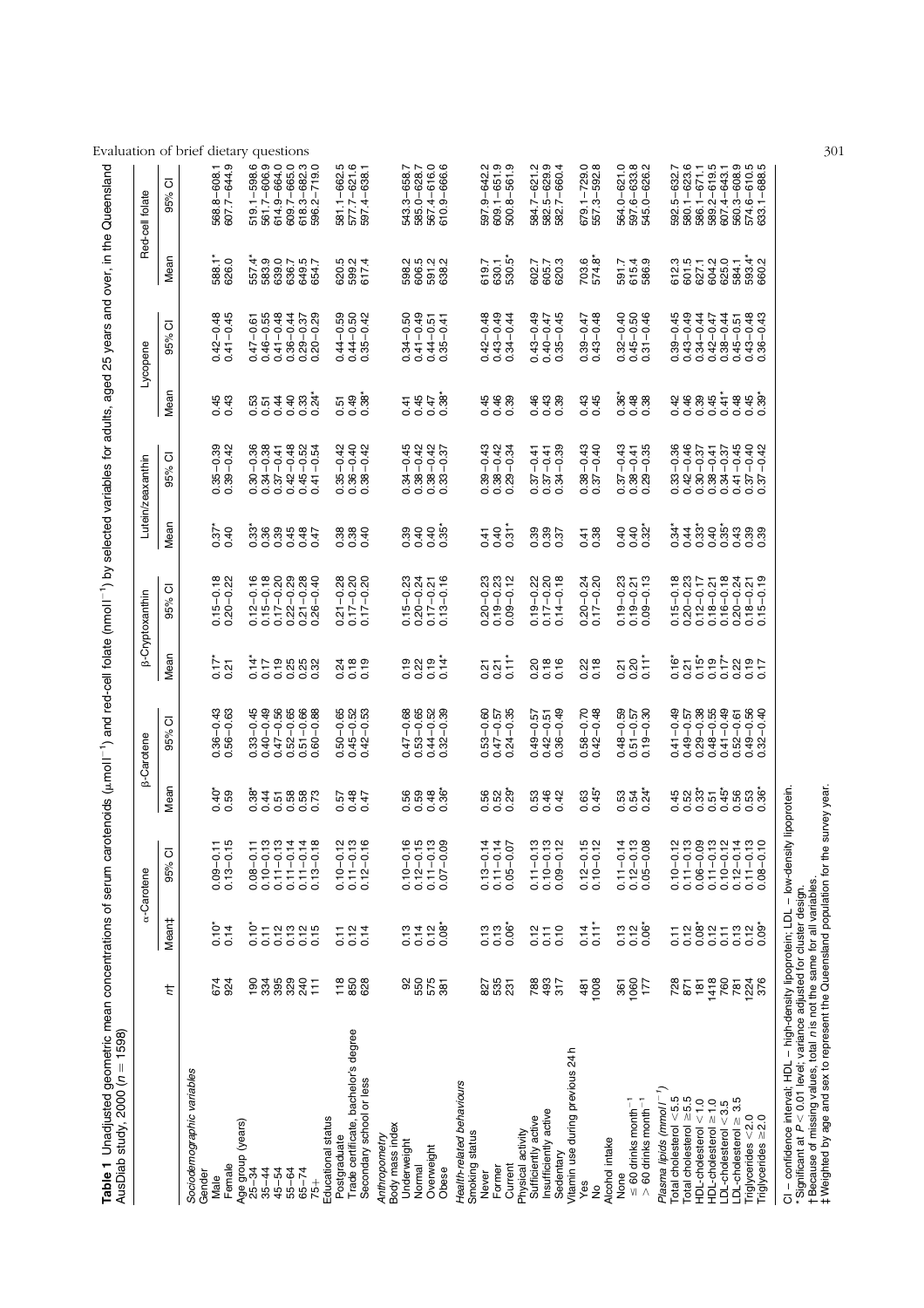## <span id="page-4-0"></span>302 T Coyne et al.

|                                      |     |                                    |              | Reported number of servings of vegetables usually consumed |              |                                  |                         |
|--------------------------------------|-----|------------------------------------|--------------|------------------------------------------------------------|--------------|----------------------------------|-------------------------|
|                                      |     | $\leq$ 1 serving day <sup>-1</sup> |              | $2 - 3$<br>servings day $^{-1}$                            |              | $\geq 4$<br>servings day $^{-1}$ |                         |
|                                      | nt  | $% \pm$                            | $\mathsf{n}$ | $\%$                                                       | $\mathsf{n}$ | $\%$                             | $P$ -value <sup>*</sup> |
| Sociodemographic variables           |     |                                    |              |                                                            |              |                                  |                         |
| Gender                               |     |                                    |              |                                                            |              |                                  | 0.0001                  |
| Male                                 | 145 | 21.2                               | 386          | 59.0                                                       | 137          | 19.8                             |                         |
| Female                               | 110 | 12.7                               | 477          | 52.4                                                       | 343          | 34.9                             |                         |
| Age group (years)                    |     |                                    |              |                                                            |              |                                  | 0.0001                  |
| $25 - 34$                            | 43  | 20.8                               | 120          | 63.8                                                       | 27           | 15.4                             |                         |
| $35 - 44$                            | 59  | 17.9                               | 178          | 54.8                                                       | 90           | 27.3                             |                         |
| $45 - 54$                            | 64  | 16.1                               | 208          | 53.1                                                       | 121          | 30.8                             |                         |
| $55 - 64$                            | 37  | 12.6                               | 168          | 51.1                                                       | 127          | 36.3                             |                         |
| $65 - 74$                            | 28  | 11.8                               | 135          | 55.0                                                       | 82           | 33.2                             |                         |
| $75+$                                | 24  | 19.3                               | 54           | 47.1                                                       | 33           | 33.6                             |                         |
| <b>Educational status</b>            |     |                                    |              |                                                            |              |                                  | 0.1621                  |
| Postgraduate                         | 13  | 13.7                               | 73           | 63.0                                                       | 31           | 23.3                             |                         |
| Trade certificate, bachelor's degree | 140 | 17.8                               | 463          | 56.3                                                       | 241          | 25.9                             |                         |
|                                      | 99  | 15.7                               | 324          | 53.1                                                       | 206          | 31.2                             |                         |
| Secondary school or less             |     |                                    |              |                                                            |              |                                  |                         |
| Anthropometry                        |     |                                    |              |                                                            |              |                                  |                         |
| Body mass index                      |     |                                    |              |                                                            |              |                                  | 0.1123                  |
| Underweight                          | 13  | 14.8                               | 63           | 68.2                                                       | 23           | 17.0                             |                         |
| Normal                               | 86  | 17.6                               | 286          | 51.6                                                       | 177          | 30.8                             |                         |
| Overweight                           | 98  | 17.4                               | 307          | 56.4                                                       | 167          | 26.2                             |                         |
| Obese                                | 58  | 15.4                               | 207          | 56.5                                                       | 113          | 28.1                             |                         |
| <b>Health-related behaviours</b>     |     |                                    |              |                                                            |              |                                  |                         |
|                                      |     |                                    |              |                                                            |              |                                  | 0.1353                  |
| Smoking status                       | 116 | 14.7                               | 448          |                                                            | 256          | 27.7                             |                         |
| Never                                |     |                                    |              | 57.6                                                       |              |                                  |                         |
| Former                               | 87  | 17.1                               | 284          | 54.2                                                       | 167          | 28.7                             |                         |
| Current                              | 51  | 22.6                               | 127          | 53.3                                                       | 51           | 24.1                             |                         |
| Physical activity                    |     |                                    |              |                                                            |              |                                  | 0.0501                  |
| Sufficient                           | 105 | 13.8                               | 425          | 56.7                                                       | 254          | 29.5                             |                         |
| Insufficiently active                | 88  | 19.7                               | 267          | 55.4                                                       | 136          | 24.9                             |                         |
| Sedentary                            | 62  | 20.3                               | 171          | 53.0                                                       | 90           | 26.6                             |                         |
| Vitamin use during previous 24 h     |     |                                    |              |                                                            |              |                                  | 0.0114                  |
| Yes                                  | 61  | 15.1                               | 251          | 51.9                                                       | 174          | 33.0                             |                         |
| No                                   | 182 | 17.8                               | 573          | 57.6                                                       | 271          | 24.6                             |                         |
| Alcohol intake                       |     |                                    |              |                                                            |              |                                  | 0.4343                  |
| None                                 | 57  | 18.3                               | 183          | 52.8                                                       | 115          | 28.9                             |                         |
| $\leq 60$ drinks month <sup>-1</sup> | 160 | 15.6                               | 586          | 57.1                                                       | 313          | 27.4                             |                         |
| $> 60$ drinks month <sup>-1</sup>    | 37  | 20.9                               | 92           | 52.3                                                       | 51           | 26.8                             |                         |
|                                      |     |                                    |              |                                                            |              |                                  |                         |
| Plasma lipids (mmol $1^{-1}$ )       |     |                                    |              |                                                            |              |                                  |                         |
| Total cholesterol $<$ 5.5            | 117 | 16.6                               | 393          | 56.5                                                       | 217          | 26.9                             | 0.8068                  |
| Total cholesterol $\geq 5.5$         | 138 | 17.1                               | 470          | 54.7                                                       | 263          | 28.2                             |                         |
| $HDL$ -cholesterol $< 1.0$           | 41  | 23.2                               | 95           | 55.7                                                       | 40           | 21.0                             | 0.0560                  |
| $HDL$ -cholesterol $\geq 1.0$        | 214 | 16.0                               | 768          | 55.6                                                       | 440          | 28.4                             |                         |
| $LDL$ -cholesterol $<$ 3.5           | 119 | 16.2                               | 405          | 56.0                                                       | 240          | 27.8                             | 0.9499                  |
| LDL-cholesterol $\geq$ 3.5           | 119 | 16.7                               | 427          | 55.1                                                       | 231          | 28.2                             |                         |
| Triglycerides $<$ 2.0                | 187 | 15.9                               | 654          | 55.5                                                       | 386          | 28.6                             | 0.0979                  |
| Triglycerides $\geq$ 2.0             | 68  | 20.3                               | 209          | 56.0                                                       | 94           | 23.6                             |                         |
|                                      |     |                                    |              |                                                            |              |                                  |                         |

Table 2 Distribution of number of servings of vegetables usually consumed by selected sociodemographic and health variables for adults, aged 25 years and over, in the Queensland AusDiab study, 2000 ( $n = 1598$ )

HDL – high-density lipoprotein; LDL – low-density lipoprotein.

\* Variance adjusted for cluster design.

 $\dagger$  Because of missing values, total  $n$  is not the same for all variables.

‡ Weighted by age and sex to represent the Queensland population for the survey year.

use, alcohol intake, serum total cholesterol, HDLcholesterol, LDL-cholesterol and triglycerides). Unadjusted geometric means of lycopene increased significantly, but in a non-linear manner, with vegetable intake, but not with fruit intake. After adjustment, the significant association between lycopene and increased frequency of vegetable intake disappeared. Serum lycopene did not show a significant association with

frequency of fruit intake either before or after adjustment for potential confounders.

#### Discussion

Our data indicate that brief questions related to usual intake of vegetables and fruit may be useful tools for monitoring key dietary behaviours. We found that the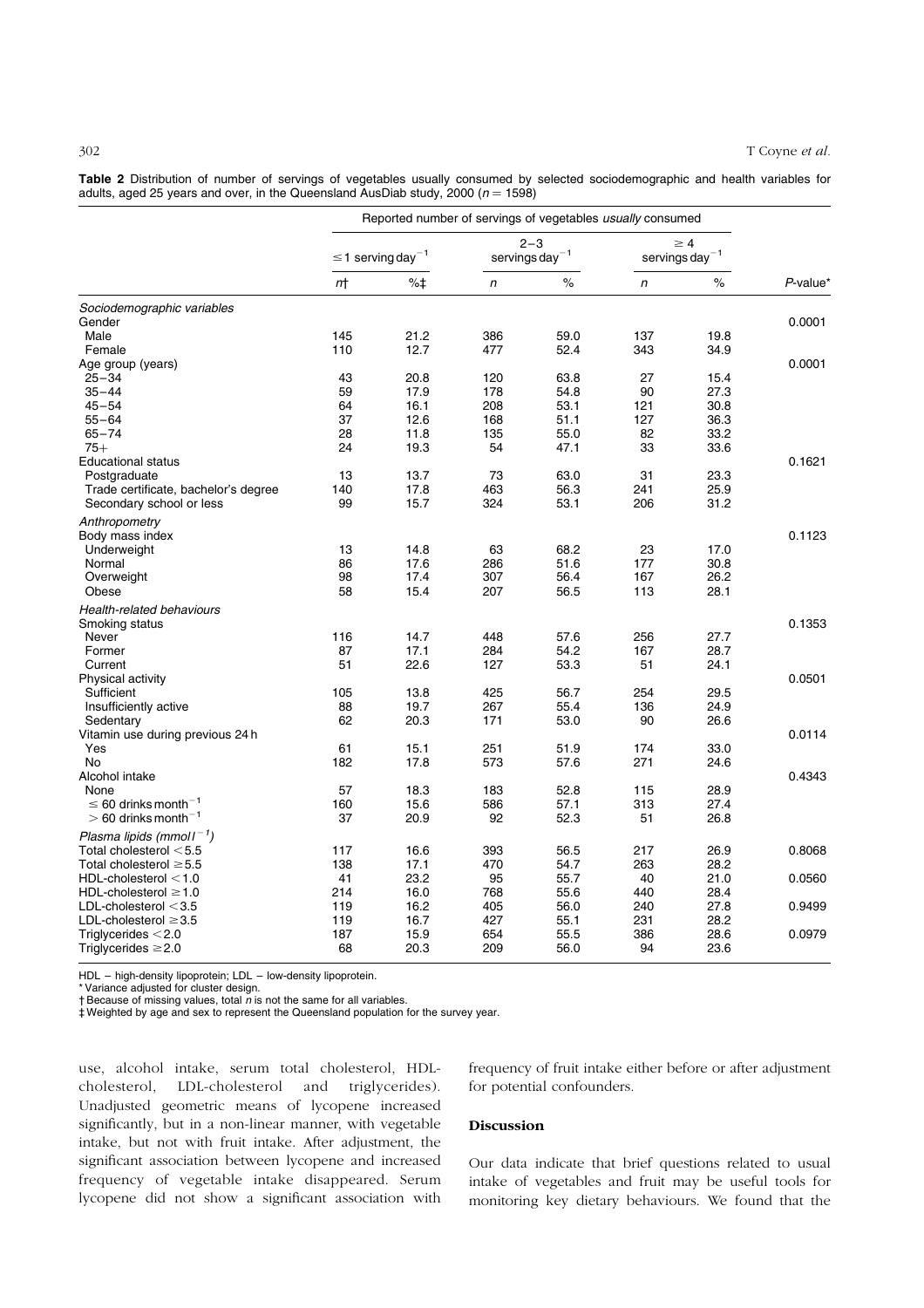<span id="page-5-0"></span>Table 3 Distribution of number of servings of fruit usually consumed by selected sociodemographic and health variables for adults, aged 25 years and over, in the Queensland AusDiab study, 2000 ( $n = 1598$ )

|                                      |                        |      |            | Reported number of servings of fruit usually consumed |     |                                  |             |
|--------------------------------------|------------------------|------|------------|-------------------------------------------------------|-----|----------------------------------|-------------|
|                                      | $s$ erving day $^{-1}$ | ≤1   |            | $2 - 3$<br>servings day $^{-1}$                       |     | $\geq 4$<br>servings day $^{-1}$ |             |
|                                      | nt                     | %‡   | $\sqrt{n}$ | $\%$                                                  | n   | $\%$                             | $P$ -value* |
| Sociodemographic variables           |                        |      |            |                                                       |     |                                  |             |
| Gender                               |                        |      |            |                                                       |     |                                  | 0.0003      |
| Male                                 | 312                    | 47.5 | 282        | 41.6                                                  | 71  | 10.9                             |             |
| Female                               | 320                    | 36.6 | 485        | 51.0                                                  | 122 | 12.4                             |             |
| Age group (years)                    |                        |      |            |                                                       |     |                                  | 0.0001      |
| $25 - 34$                            | 98                     | 52.3 | 76         | 40.2                                                  | 15  | 7.5                              |             |
| $35 - 44$                            | 165                    | 49.0 | 133        | 40.4                                                  | 31  | 10.6                             |             |
| $45 - 54$                            | 159                    | 40.1 | 192        | 48.9                                                  | 42  | 11.0                             |             |
| $55 - 64$                            | 110                    | 33.2 | 170        | 52.0                                                  | 52  | 14.8                             |             |
| $65 - 74$                            | 70                     | 28.0 | 136        | 55.7                                                  | 36  | 16.3                             |             |
| $75+$                                | 30                     | 26.6 | 60         | 54.8                                                  | 17  | 18.6                             |             |
| <b>Educational status</b>            |                        |      |            |                                                       |     |                                  | 0.0385      |
| Postgraduate                         | 35                     | 28.5 | 61         | 54.2                                                  | 21  | 17.3                             |             |
| Trade certificate, bachelor's degree | 338                    | 43.5 | 410        | 46.1                                                  | 93  | 10.4                             |             |
| Secondary school or less             | 252                    | 41.8 | 295        | 45.5                                                  | 79  | 12.7                             |             |
|                                      |                        |      |            |                                                       |     |                                  |             |
| Anthropometry                        |                        |      |            |                                                       |     |                                  |             |
| Body mass index                      |                        |      |            |                                                       |     |                                  | 0.1260      |
| Underweight                          | 52                     | 55.5 | 36         | 36.1                                                  | 10  | 8.4                              |             |
| Normal                               | 207                    | 40.7 | 269        | 46.8                                                  | 70  | 12.5                             |             |
| Overweight                           | 227                    | 41.6 | 269        | 45.5                                                  | 73  | 12.8                             |             |
| Obese                                | 146                    | 39.9 | 193        | 50.6                                                  | 40  | 9.5                              |             |
| Health-related behaviours            |                        |      |            |                                                       |     |                                  |             |
| Smoking status                       |                        |      |            |                                                       |     |                                  | 0.0001      |
| Never                                | 284                    | 36.4 | 421        | 50.0                                                  | 111 | 13.6                             |             |
| Former                               | 201                    | 40.1 | 269        | 48.7                                                  | 65  | 11.2                             |             |
| Current                              | 140                    | 60.4 | 77         | 33.6                                                  | 13  | 5.9                              |             |
| Physical activity                    |                        |      |            |                                                       |     |                                  | 0.0013      |
| Sufficient                           | 271                    | 37.4 | 390        | 48.1                                                  | 119 | 14.5                             |             |
| Insufficiently active                | 208                    | 44.4 | 236        | 46.4                                                  | 46  | 9.2                              |             |
| Sedentary                            | 153                    | 49.9 | 141        | 41.9                                                  | 28  | 8.2                              |             |
| Vitamin use during previous 24 h     |                        |      |            |                                                       |     |                                  | 0.0001      |
| Yes                                  | 170                    | 36.2 | 234        | 46.4                                                  | 80  | 17.4                             |             |
| <b>No</b>                            |                        |      |            |                                                       |     |                                  |             |
|                                      | 429                    | 44.0 | 494        | 47.1                                                  | 101 | 8.9                              |             |
| Alcohol intake                       |                        |      |            |                                                       |     |                                  | 0.0041      |
| None                                 | 126                    | 37.6 | 178        | 48.8                                                  | 47  | 13.6                             |             |
| $\leq 60$ drinks month <sup>-1</sup> | 407                    | 40.6 | 522        | 48.1                                                  | 128 | 11.3                             |             |
| $> 60$ drinks month $^{-1}$          | 95                     | 55.8 | 67         | 33.5                                                  | 18  | 10.7                             |             |
| Plasma lipids (mmol $1^{-1}$ )       |                        |      |            |                                                       |     |                                  |             |
| Total cholesterol $< 5.5$            | 288                    | 41.0 | 356        | 48.5                                                  | 79  | 10.5                             | 0.2229      |
| Total cholesterol $\geq 5.5$         | 344                    | 42.9 | 411        | 44.2                                                  | 114 | 12.9                             |             |
| $HDL$ -cholesterol $< 1.0$           | 85                     | 49.6 | 78         | 41.6                                                  | 14  | 8.8                              | 0.1432      |
| HDL-cholesterol $\geq 1.0$           | 547                    | 40.9 | 689        | 47.0                                                  | 179 | 12.1                             |             |
| LDL-cholesterol $<$ 3.5              | 299                    | 41.3 | 374        | 47.6                                                  | 88  | 11.1                             | 0.4331      |
| LDL-cholesterol $\geq$ 3.5           | 303                    | 41.9 | 366        | 44.9                                                  | 105 | 13.3                             |             |
| Triglycerides $<$ 2.0                | 474                    | 41.7 | 591        | 46.4                                                  | 157 | 11.9                             | 0.8362      |
| Triglycerides $\geq$ 2.0             | 158                    | 43.0 | 176        | 46.3                                                  | 36  | 10.7                             |             |
|                                      |                        |      |            |                                                       |     |                                  |             |

HDL – high-density lipoprotein; LDL – low-density lipoprotein.

\* Variance adjusted for cluster design.

† Because of missing values, total  $n$  is not the same for all variables.

‡ Weighted by age and sex to represent the Queensland population for the survey year.

responses to these two relatively simple questions had positive associations with objective markers of vegetable and fruit intake.

Several biological measures, particularly serum carotenoids, have been shown to have good agreement with vegetable and fruit intakes as assessed by more intensive methods of dietary assessment. In a small study using weighed food records, Polsinelli et al.<sup>39</sup> found moderate correlations between total vegetable and fruit intake in

servings per day and  $\beta$ -carotene, lutein and  $\alpha$ -carotene  $(r = 0.48, 0.60 \text{ and } 0.73,$  respectively). Positive and modest agreement has also been found between individual serum carotenoid levels (except lycopene) and vegetable and fruit intake as assessed by 24-hour recall methods $^{18}$ . Researchers have reported moderate correlations between carotenoids and usual intake of vegetables and/or fruit from food frequencies in several countries:  $Mexico<sup>40</sup>$ , Japan<sup>41</sup>, the USA<sup>18,19,25,42,43</sup> and the UK<sup>44</sup>.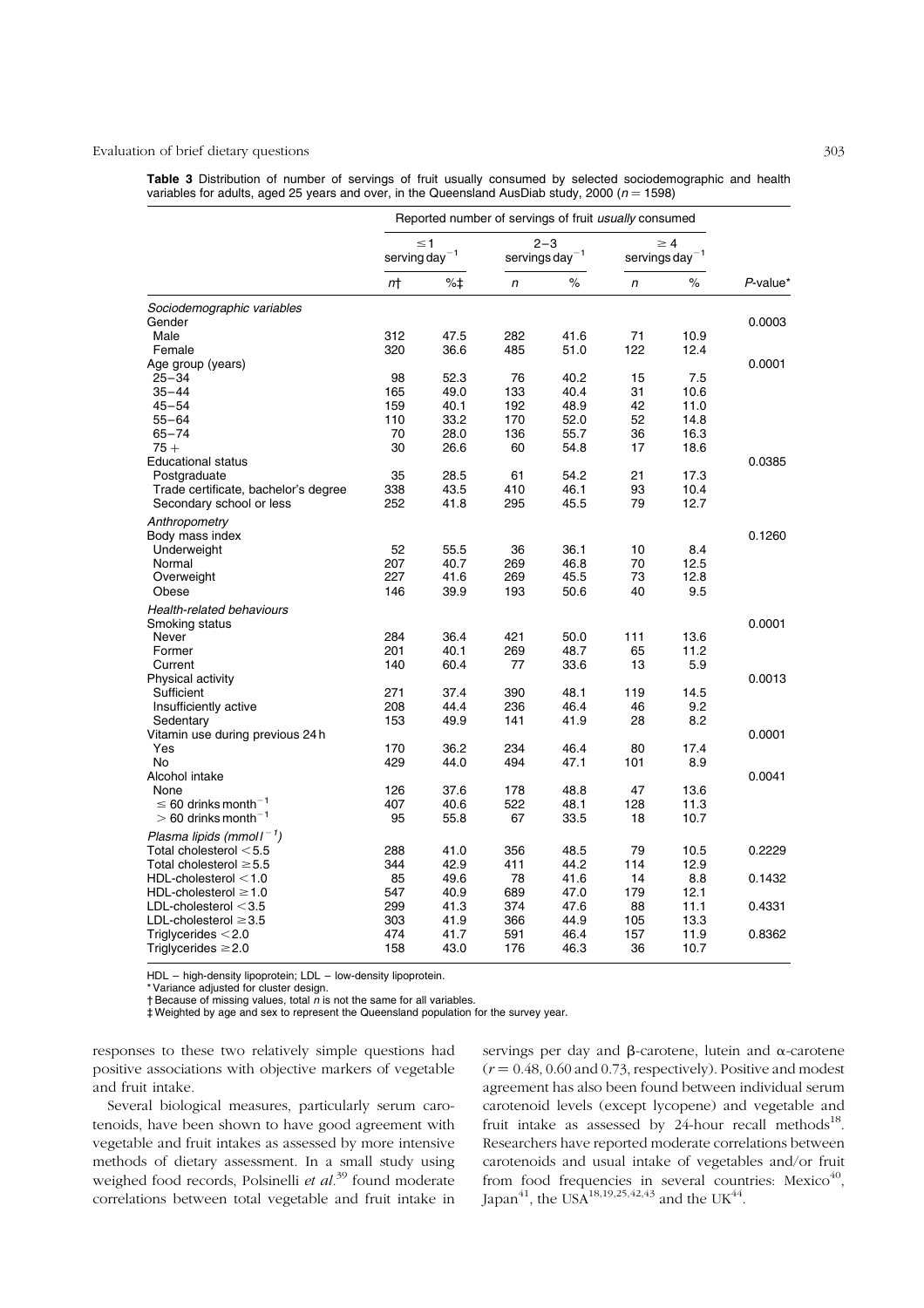<span id="page-6-0"></span>

|                                                        |                                         |                                 | vegetables<br>Reported number of servings of                                           |                         | usually consumed                                                         |                                  |                         | Reported                                                                 |                                           | number of servings of fruit usually consumed    |                                              |                                                                          |                            |
|--------------------------------------------------------|-----------------------------------------|---------------------------------|----------------------------------------------------------------------------------------|-------------------------|--------------------------------------------------------------------------|----------------------------------|-------------------------|--------------------------------------------------------------------------|-------------------------------------------|-------------------------------------------------|----------------------------------------------|--------------------------------------------------------------------------|----------------------------|
|                                                        | $\leq$ 1 serving day <sup>-1</sup>      | 2-3 servir                      | ngs day $^{-1}$                                                                        |                         | $\geq$ 4 servings day <sup>-1</sup>                                      |                                  | $\overline{v}$          | serving day <sup>-1</sup>                                                |                                           | $2-3$ servings day <sup><math>-1</math></sup>   |                                              | $\geq$ 4 servings day <sup>-1</sup>                                      |                            |
| Mean†                                                  | $\bar{\circ}$<br>95%                    | Mean                            | ō<br>95%                                                                               | Mean                    | ō<br>95%                                                                 | P-value*                         | Mean†                   | $\overline{\circ}$<br>95%                                                | Mean                                      | ō<br>95%                                        | Mean                                         | ō<br>95%                                                                 | P-value*                   |
| Serum carotenoids (µmol1 <sup>-1</sup> )<br>a-Carotene |                                         |                                 |                                                                                        |                         |                                                                          |                                  |                         |                                                                          |                                           |                                                 |                                              |                                                                          |                            |
| 0.08<br>Unadjusted                                     | $0.07 - 0.08$                           |                                 |                                                                                        |                         |                                                                          | 0.0001                           |                         |                                                                          |                                           |                                                 |                                              |                                                                          |                            |
| 0.08<br>0.09<br>Adjust (1)<br>Adjust (2)               | $0.07 - 0.09$<br>$0.08 - 0.10$          | $272$<br>$0.73$<br>$0.73$       | $11 - 0.13$<br>$12 - 0.14$<br>$12 - 0.14$<br>000                                       | $0.14$<br>$0.06$        | $\begin{array}{c} 0.13 - 0.16 \\ 0.13 - 0.16 \\ 0.13 - 0.16 \end{array}$ | 0.0001                           | 882<br>000              | $\begin{array}{c} 0.08 - 0.09 \\ 0.08 - 0.10 \\ 0.09 - 0.11 \end{array}$ | 0000                                      | $0.13 - 0.15$<br>$0.13 - 0.15$<br>$0.13 - 0.15$ | $\begin{array}{c} 0.98 \\ 0.018 \end{array}$ | $0.16 - 0.21$<br>$0.16 - 0.21$<br>$0.15 - 0.20$                          | $0.0001$<br>$0.0001$       |
| <b>B-Carotene</b>                                      |                                         |                                 |                                                                                        |                         |                                                                          |                                  |                         |                                                                          |                                           |                                                 |                                              |                                                                          |                            |
| 0.38<br>Unadjusted                                     | $0.34 - 0.42$<br>$0.39 - 0.48$          |                                 |                                                                                        |                         |                                                                          |                                  |                         |                                                                          |                                           |                                                 |                                              |                                                                          |                            |
| 0.44<br>0.46<br>Adjust (1)<br>Adjust (2)               | $0.41 - 0.51$                           | 0<br>0<br>0<br>0<br>0<br>0<br>0 | $-46 - 0.53$<br>$51 - 0.58$<br>$52 - 0.59$<br>$\ddot{\circ} \ddot{\circ} \ddot{\circ}$ | 0.50<br>0.00<br>0.00    | $53 - 0.67$<br>$52 - 0.66$<br>$55 - 0.67$<br>೦೦೦                         | $0.0001$<br>$0.0003$<br>$0.0023$ | 5345<br>000             | $0.34 - 0.41$<br>$0.39 - 0.45$<br>$0.42 - 0.48$                          | 0.57<br>0.50<br>0.0                       | $0.54 - 0.61$<br>0.56 - 0.63<br>0.57 - 0.64     | 82.9<br>080<br>0.9                           | $\begin{array}{c} 0.68 - 0.88 \\ 0.70 - 0.90 \\ 0.67 - 0.85 \end{array}$ | $0.0001$<br>$0.0001$       |
| <b>B-Cryptoxanthin</b>                                 |                                         |                                 |                                                                                        |                         |                                                                          |                                  |                         |                                                                          |                                           |                                                 |                                              |                                                                          |                            |
| $0.15$<br>$0.18$<br>Unadjusted                         | $0.14 - 0.17$                           | $0.19$<br>$0.21$                |                                                                                        |                         |                                                                          |                                  |                         |                                                                          |                                           |                                                 |                                              |                                                                          |                            |
| 0.18<br>Adjust (1)<br>Adjust (2)                       | $0.16 - 0.20$<br>$0.16 - 0.20$          | 0.21                            | $\begin{array}{c} 0.17 - 0.20 \\ 0.20 - 0.22 \\ 0.20 - 0.23 \end{array}$               | ន្ត្រី<br>និងនឹង        | $\begin{array}{c} 0.20 - 0.25 \\ 0.20 - 0.25 \\ 0.21 - 0.25 \end{array}$ | 0.0001<br>0.0064<br>0.0086       | $214$<br>$000$          | $0.11 - 0.13$<br>$0.13 - 0.15$<br>$0.13 - 0.15$                          | $\frac{3}{4}$ $\frac{8}{8}$ $\frac{8}{8}$ | $0.23 - 0.26$<br>0.24 - 0.27<br>0.24 - 0.27     | 0.0.0<br>20.90                               | $0.29 - 0.39$<br>$0.32 - 0.41$<br>$0.31 - 0.40$                          | $0.0001$<br>$0.0001$       |
| Lutein/zeaxanthin                                      |                                         |                                 |                                                                                        |                         |                                                                          |                                  |                         |                                                                          |                                           |                                                 |                                              |                                                                          |                            |
| 0.33<br>Unadjusted<br>Adjust (1)                       | $0.33 - 0.39$<br>$0.30 - 0.36$          | 0.37                            | $-0.39$<br>000                                                                         |                         | $0.43 - 0.48$                                                            |                                  |                         |                                                                          |                                           |                                                 | 0.44                                         |                                                                          |                            |
| 0.35<br>Adjust (2)                                     | $0.33 - 0.38$                           | 0.40<br>0.40                    | $36 - 0.39$<br>$38 - 0.41$<br>$41$<br>$38 - 0.41$                                      | $4940$<br>0000          | $0.44 - 0.49$<br>0.44 - 0.49                                             | $0.0001$<br>$0.0001$             | 8<br>282<br>282         | $0.32 - 0.36$<br>$0.35 - 0.39$<br>$0.35 - 0.39$                          | 0.00<br>0.00<br>0.00                      | $0.39 - 0.43$<br>$0.41 - 0.45$<br>$0.41 - 0.45$ | 0.46<br>0.45                                 | $0.39 - 0.49$<br>$0.42 - 0.50$<br>$0.41 - 0.49$                          | $0.0001$<br>$0.0001$       |
| Lycopene                                               |                                         |                                 |                                                                                        |                         |                                                                          |                                  |                         |                                                                          |                                           |                                                 |                                              |                                                                          |                            |
| 0.40<br>0.43<br>Unadjusted<br>Adjust (1)               | $0.39 - 0.48$                           | 0.44<br>0.47                    | $44 - 0.50$                                                                            | 0.40                    |                                                                          |                                  | 0.44                    |                                                                          |                                           | $-0.47$<br>0.42                                 | 0.44                                         |                                                                          |                            |
| 0.41<br>Adjust (2)                                     | $0.36 - 0.44$<br>0.37 - 0.45<br>$-0.45$ | 0.44                            | $-42 - 0.47$<br>$-42 - 0.47$<br>000                                                    | 0.39<br>0.39            | $0.36 - 0.43$<br>$0.35 - 0.43$<br>$0.36 - 0.43$                          | 0.0043<br>0.0470<br>0.0832       | 0.40<br>0.40            | $0.41 - 0.48$<br>$0.37 - 0.53$<br>$0.37 - 0.43$                          | 000<br>4343                               | $0.40 - 0.46$<br>0.41-0.46                      | $0.46$<br>0.44                               | $0.39 - 0.49$<br>$0.40 - 0.52$<br>$0.39 - 0.50$                          | 0.9852<br>0.0852<br>0.2117 |
| Red-cell folate (nmol $1^{-1}$ )                       |                                         |                                 |                                                                                        |                         |                                                                          |                                  |                         |                                                                          |                                           |                                                 |                                              |                                                                          |                            |
| 557.8<br>Unadjusted                                    | 530.0-587.1                             | 605.1                           |                                                                                        |                         |                                                                          |                                  |                         |                                                                          |                                           |                                                 |                                              |                                                                          |                            |
| 572.7<br>570.1<br>Adjust (1)<br>Adjust (2)             | 544.4-602.4<br>542.5-599.1              | 625.5<br>622.9                  | 584.9-626.0<br>607.2-644.3<br>605.0-641.2                                              | 648.3<br>645.8<br>645.8 | 622.7-674.9<br>623.7-672.8<br>622.9-669.5                                | 0.0005<br>0.0005<br>0.0005       | 555.2<br>575.3<br>575.3 | 532.2-579.3<br>554.7-597.6<br>554.2-597.2                                | 644.3<br>652.4<br>647.3                   | 626.8-662.8<br>634.6-670.6<br>630.0-665.1       | 674.3<br>671.3<br>671.7                      | 633.7-717.6<br>632.9-711.9<br>634.0-711.6                                | 0.000<br>0.000<br>0.000    |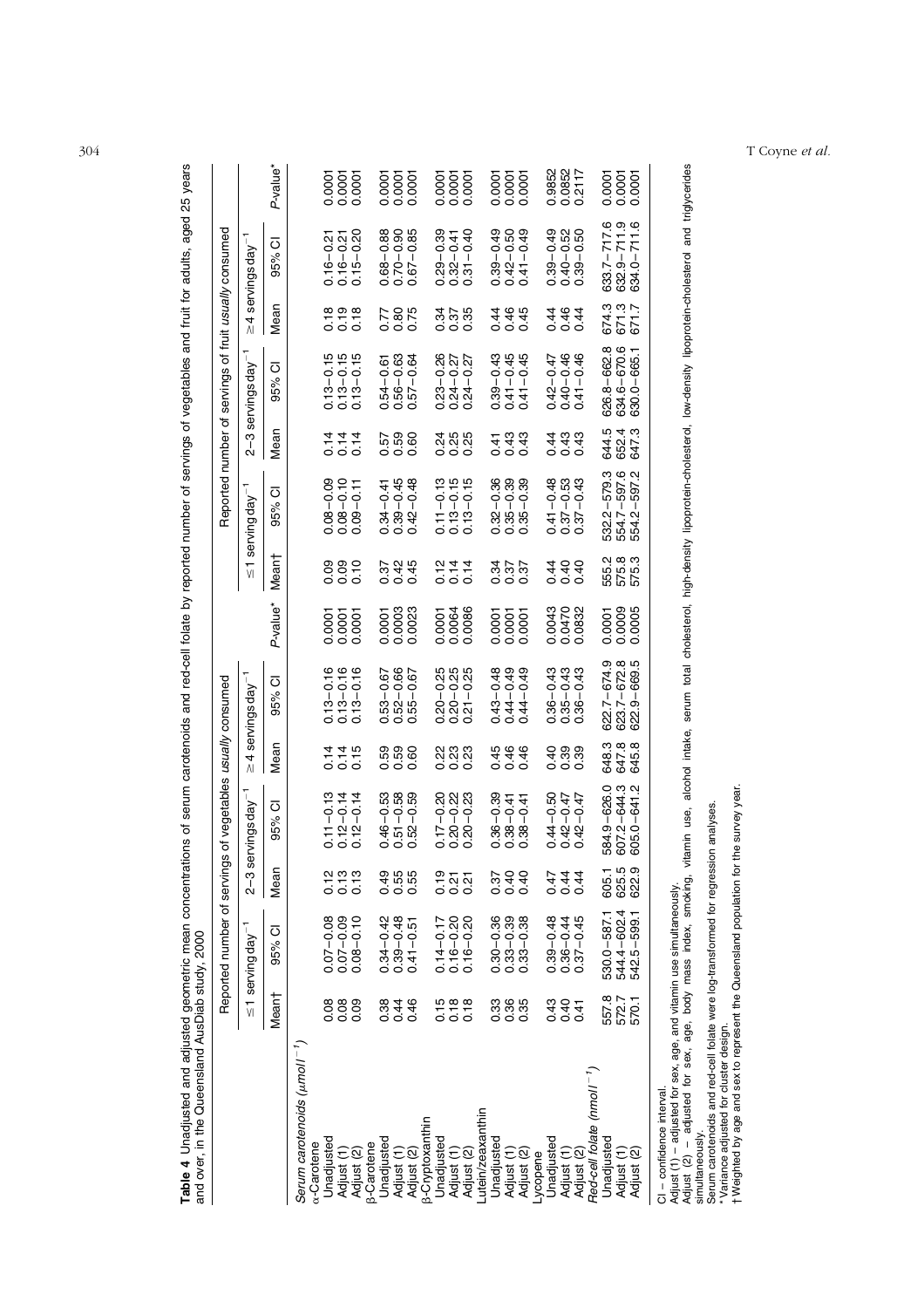A study by Carroll et  $al^{44}$  found poor correlations (except among younger males) between intake of individual dietary carotenoids estimated from an FFQ and plasma carotenoids. The low correlations in this study may have been due to factors such as incomplete food composition data for individual carotenoids and not controlling for confounding factors, particularly smoking and alcohol intake.

Correlations between fruit intake and serum carotenoids, particularly  $\beta$ -cryptoxanthin, have been shown to be higher than correlations with serum ascorbic  $\arctan 27$ . Whether serum carotenoids are better markers of fruit intake is, however, controversial, as Block et al. reported that serum vitamin C is more strongly correlated with total vegetable and fruit consumption $^{22}$ .

While significant associations were shown between most of the carotenoids and vegetable and fruit intake in the current study, these were not found for serum lycopene. This supports previous studies, which have found poor or negative associations between serum lycopene and intake of vegetables and fruit<sup>25,39,45</sup>. A possible reason for this is the differing distribution of food sources for lycopene and differing bioavailability compared with other carotenoids. Lycopene is found predominantly in tomatoes and tomato-based products such as tomato paste, tomato sauce and in mixed dishes containing these ingredients, such as pasta sauces and pizzas<sup>46</sup>. In addition, bioavailability from these mixed dishes may be higher as the heating and homogenisation of tomatoes has been shown to increase the bioavailability of lycopene. Absorption of lycopene is also higher from tomato juice than from raw tomatoes $47,48$ . Lycopene is also better absorbed when the tomatoes are consumed together with oil<sup>49</sup>.

Serum carotenoids have been shown in intervention studies to respond to increases in vegetable and fruit intakes. In studies where subjects have been given a test diet or counselled to increase vegetable and fruit intake over the short (3–4 week) and medium term (over 6 months) or longer (12 months), serum carotenoids (other than lycopene) have shown significant increases when compared with control groups $2^{1,50,51}$ . Serum carotenoids have also been shown to decrease in response to reduced vegetable and fruit intake when subjects are placed on diets low in vegetables and fruit over similar time periods $2^{1,52}$ .

Several studies have also found good agreement between brief questionnaires of vegetable and fruit intake and nutrient biomarkers. Resnicow et  $al$ <sup>18</sup> assessed the performance of three different vegetable/fruit FFQs and one or more 24-hour recalls using serum carotenoids among African American adults. Although the two-item vegetable and fruit questionnaire performed less well than more detailed questionnaires or 24-hour recalls, significant positive correlations were found, ranging from  $r = 0.27$ for cryptoxanthin to  $r = 0.31$  for  $\beta$ -carotene. There was no correlation between lycopene and any of the questionnaires or the 24-hour recall methods.

Cappuccio et  $al$ <sup>19</sup> assessed a two-item vegetable and fruit questionnaire using plasma ascorbic acid,  $\beta$ -carotene, a-tocopherol and 24 h urine potassium excretion on 271 general practice patients in London. They found a significant positive correlation between total vegetable and fruit intake and urinary potassium excretion ( $r = 0.23$ ,  $P \le 0.001$ ), but not with  $\beta$ -carotene. However, when intakes of vegetable and fruit were analysed separately, fruit intake but not vegetable intake correlated with plasma levels of  $\beta$ -carotene ( $P = 0.04$ ). Although the simple questionnaire had low sensitivity – only 36% of those in the upper tertile of reported vegetable and fruit intake (5 or more servings per day) also had higher levels of biomarkers, it did have high specificity: low concentrations of biomarkers were observed in 76–83% of those in the lower two tertiles of reported intake.

While our study showed that short question responses can accurately rank people according to higher or lower intakes of fruit and vegetables when compared with concentrations of red-cell folate, this has not been consistently reported in the literature. In Finland, Silaste et  $al^{53}$  reported that mean concentrations of serum and red-cell folate were low on a diet of 1 serving of vegetables and/or fruit per day, and higher on a diet of at least 7 servings of vegetables, berries and citrus fruit per day. Some other studies have also suggested that a dietary pattern associated with higher intakes of vegetables and fruit, as measured by an FFQ, is associated with higher levels of red-cell folate<sup>54</sup>. Another study from the  $UK<sup>55</sup>$ investigated the effectiveness of three routes of folate intake (folate from food, from foods fortified with folic acid or given as a supplement) to optimise red-cell folate status. A relationship with red-cell folate was found only between folate from supplements and from folate-fortified foods.

Plasma lipids are important determinants of plasma carotenoids. The present study showed a consistent association between plasma lipid levels and concentrations of serum carotenoids. Plasma  $\beta$ -carotene has been associated with plasma cholesterol in a number of studies<sup>56</sup>. This association is explained by an understanding of the absorption of  $\beta$ -carotene, which has been summarised by Nierenberg et  $al^{57}$ . When  $\beta$ -carotene is absorbed intact (rather than cleaved and metabolised to retinol and retinoic acid), it is transported via chylomicrons to the liver. It is then secreted with very low-density lipoprotein (VLDL) into the bloodstream but most  $\beta$ carotene in the blood is actually found in LDL, as VLDL is converted to LDL in the blood.

#### Study strengths and limitations

Our study was conducted on a large sample of adults, both females and males, across a range of ages. Because the study was part of a large diabetes and cardiovascular risk factor study, extensive demographic and other biomedical variables were also collected and could be assessed as potential confounding factors. The brief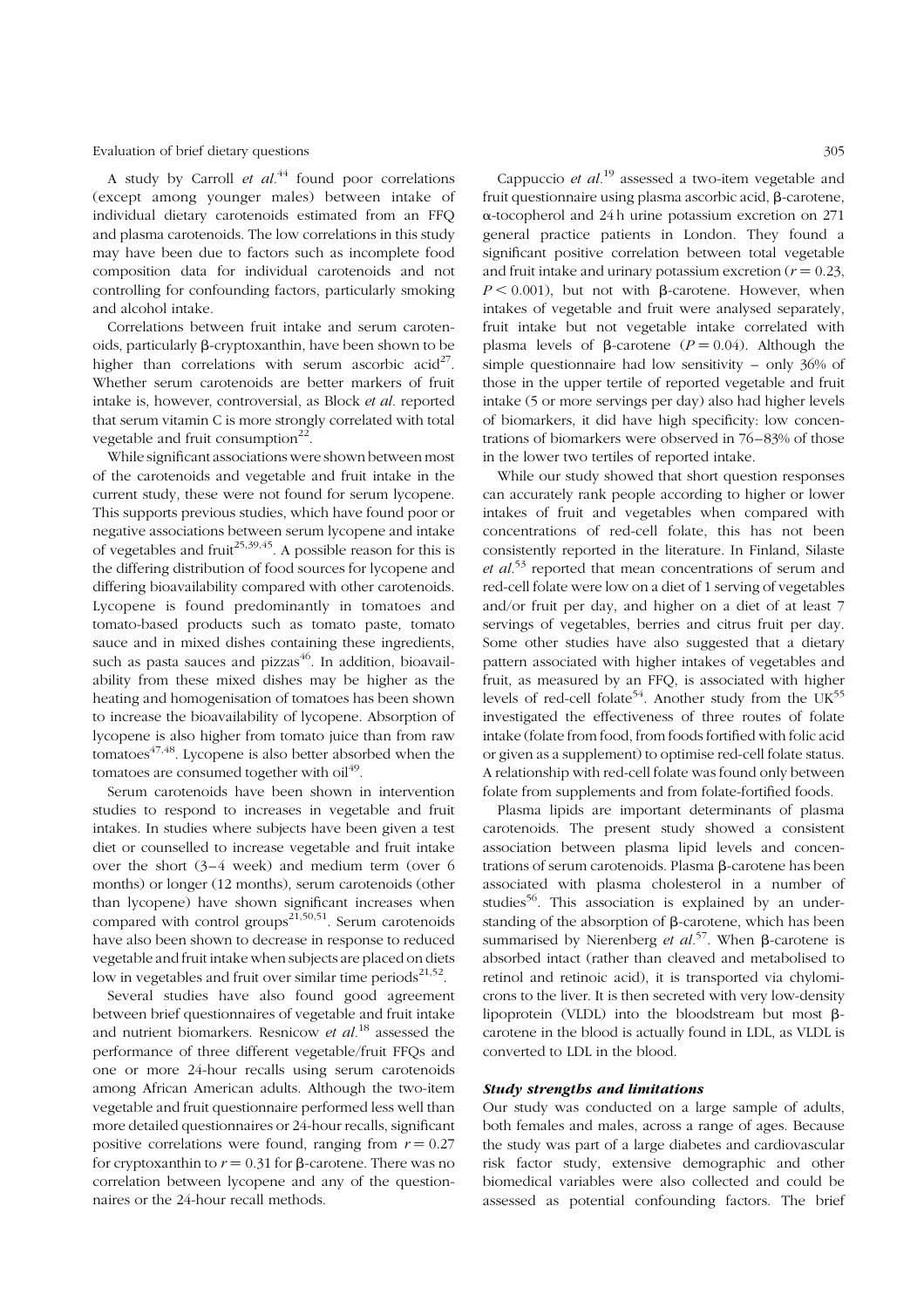questions related to vegetable and fruit consumption were compared with objective biological markers of diet which are independent of memory, subject compliance and respondent bias<sup>58</sup>. Because the errors associated with the use of biological markers of diet are independent of those associated with questionnaire or recall methods of dietary assessment, the association between diet and these markers is unlikely to be due to correlated errors<sup>59</sup>.

The biological indicators measured in this study were based on a single blood sample. Some studies using biological markers have used multiple blood samples collected at different time points to better characterise an individual's nutrient status<sup>59</sup>. However, Van Kappel et  $al.^{24}$ , who conducted a longer-term study to investigate the reproducibility of serum levels of carotenoids, found that a single sample could accurately rank individuals for  $\alpha$ -carotene,  $\beta$ -carotene and lutein.

The blood samples in the current study were collected after an overnight fast, and are thus unlikely to be affected by carotenoid or red-cell folate intake at the previous meal. Studies have shown that while plasma levels of  $\alpha$ - and  $\beta$ -carotene are altered within a few hours following a carotene-rich meal $^{60}$ , a single dose of b-carotene does not result in continuously raised  $\beta$ -carotene concentrations 5 or 10 days later. Thus, apart from an initial rise following a meal, carotenoid levels reflect the long-term intake $^{61}$ . Red-cell folate also is considered to represent folate status over a longer term, perhaps months $62$ .

While our study, along with others, have found moderate correlations between plasma carotenoids and reported usual intake of total vegetables and total fruit, other studies have found stronger associations between specific vegetables and specific fruit intakes and individual carotenoids. For example, Michaud et  $al^{43}$  showed that intake of carrots measured by FFQ was a strong predictor of plasma  $\alpha$ - and  $\beta$ -carotene levels in plasma, while oranges and orange juice intakes predicted plasma b-cryptoxanthin, and plasma lutein was predicted by lettuce and spinach intakes. Other studies have shown higher correlations between calculated intakes of individual carotenoids and plasma concentration, compared with correlations with total vegetable and fruit intakes $42,43$ . While circulating levels of carotenoids may be more strongly correlated with intakes of specific vegetables and fruit, and intakes of individual carotenoids, they are still appropriate as independent estimates of vegetable and fruit intakes for evaluating the brief questions.

#### Conclusion

Questions similar to those evaluated in the present study are currently used widely in Australia and other countries in a variety of surveys and settings as a cost-effective way to monitor vegetable and fruit consumption at a population level. While biomarkers do not provide accurate point estimates of vegetable and fruit consumption, they provide an independent means of ranking intakes, against which short questions on fruit and vegetable intake can be compared. By comparison with biomarkers, the short questions evaluated here appear to rank individuals reasonably well. These results provide credibility for the continued widespread use of these brief questions in a variety of population-based surveys and settings to monitor trends in vegetable and fruit consumption.

# Acknowledgements

The national AusDiab study was conducted by the International Diabetes Institute with partial funding from the Commonwealth Department of Health and Aged Care, State and Territory governments and pharmaceutical companies (Eli Lilly (Aust) Pty Ltd, Janssen-Cilag (Aust) Pty Ltd, Knoll Australia Pty Ltd, Merck Lipha SA, Alphapharm Pty Ltd, Merck Sharp & Dohme (Aust), Pharmacia and Upjohn Pty Ltd, Roche Diagnostics, Servier Laboratories (Aust) Pty Ltd, SmithKline Beecham International, BioRad Laboratories Pty Ltd, HITECH Pathology Pty Ltd), Qantas Airways Ltd and the Australian Kidney Foundation. The Queensland phase of the study was partially funded by units within Queensland Health (Public Health Services, the Health Information Centre, the Health Service Districts of Cairns, Gold Coast, Prince Charles Hospital, Sunshine Coast, Royal Brisbane Hospital and Toowoomba Health Districts) and the Chemical Pathology Laboratory at Princess Alexandra Hospital.

#### References

- World Health Organization (WHO)/Food and Agriculture Organization. Diet, nutrition and the prevention of chronic diseases: report of a joint WHO/FAO expert consultation. In: Joint WHO/FAO Expert Consultation on Diet, Nutrition and the Prevention of Chronic Diseases. Geneva: WHO, 2002.
- 2 World Cancer Research Fund (WCRF)/American Institute for Cancer Research (AICR). Vegetables and fruit. In: Food, Nutrition and the Prevention of Cancer: A Global Perspective. Washington, DC: WCRF/AICR, 2000; 436–44.
- 3 Ness AR, Powles JW. Fruit and vegetables, and cardiovascular disease: a review. International Journal of Epidemiology 1997; 26: 1–13.
- 4 Liu S, Manson JE, Lee IM, Cole SR, Hennekens CH, Willett WC, et al. Fruit and vegetable intake and risk of cardiovascular disease: the Women's Health Study. American Journal of Clinical Nutrition 2000; 72: 922–8.
- 5 Sargeant L, Khaw K, Bingham S, Day N, Luben R, Oakes S, et al. Fruit and vegetable intake and population glycosylated haemoglobin levels: the EPIC–NORFOLK study. European Journal of Clinical Nutrition 2001; 55: 342–8.
- 6 National Health and Medical Research Council (NH&MRC). Dietary Guidelines for Australians. Canberra: NH&MRC, 2002.
- 7 US Department of Health and Human Services (DHHS). Healthy People 2000: National Health Promotion and Disease Prevention Objectives. Washington, DC: US DHHS, 1991.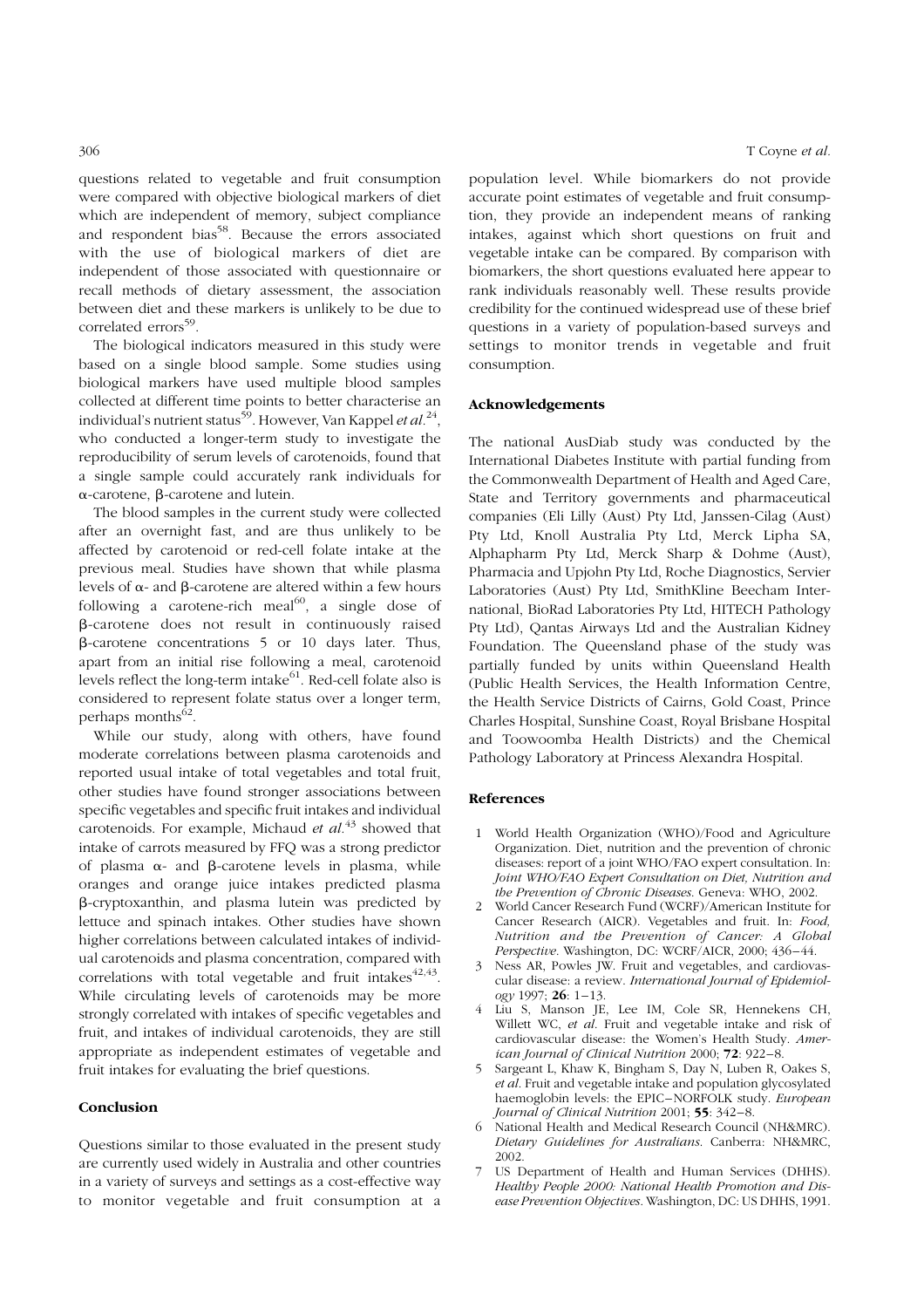- 8 Strategic Intergovernmental Nutrition Alliance. Eat Well Australia: An Agenda for Action for Public Health Nutrition 2001–2010. Canberra: National Public Health Partnership, 2001.
- 9 Produce for Better Health Foundation/National Cancer Institute. 5 A Day for Better Health: Guidebook. Newark, DE: Produce for Better Health Foundation/National Cancer Institute, 1991.
- 10 Department of Health. 5 A DAY Program. Available at: www.doh.gov.uk/fiveaday.
- 11 CATI Technical Reference Group. SNAP(S) Smoking, Nutrition, Alcohol misuse, Physical inactivity, (Stress). Adelaide: CATI Technical Reference Group, 2001.
- 12 Australian Bureau of Statistics (ABS). National Nutrition Survey: Selected Highlights, Australia. Catalogue No. 4802.0. Canberra: ABS, 1995.
- 13 Australian Bureau of Statistics (ABS). National Health Survey: Summary of Results, Australia. Catalogue No. 4364.0. Canberra: ABS, 2001.
- 14 Riley M, Rutishauser I, Webb K. Comparison of Short Questions with Weighed Food Records. Canberra: Commonwealth Department of Health and Aged Care, 2001.
- 15 Marks G, Webb K, Rutishauser I, Riley M. Monitoring Food Habits in the Australian Population using Short Questions. Canberra: Commonwealth Department of Health and Aged Care, 2001.
- 16 Serdula M, Coates R, Byers T, Mokdad A, Jewell S, Chavez N. Evaluation of a brief telephone questionnaire to estimate fruit and vegetable consumption in diverse study populations. Epidemiology 1993; 4: 455–63.
- 17 Murphy SP, Kaiser LL, Townsend MS, Allen LH. Evaluation of validity of items for a food behaviour checklist. Journal of the American Dietetic Association 2001; 101: 751–61.
- 18 Resnicow K, Odom E, Wang T, Dudley WN, Mitchell D, Vaughan R, et al. Validation of three food frequency questionnaires and 24-hour recalls with serum carotenoid levels in a sample of African-American adults. American Journal of Epidemiology 2000; 152: 1072-80.
- 19 Cappuccio F, Rink E, Perkins-Porras L, McKay C, Steptoe A. Estimation of fruit and vegetable intake using a two-item dietary questionnaire: a potential tool for primary health care workers. Nutrition, Metabolism, and Cardiovascular Diseases 2003; **13**: 12-9.
- 20 Lee AJ, Bailey APV, Yarmirr D, O'Dea K, Mathews JD. Survival tucker: improved diet and health indicators in an Aboriginal community. Australian Journal of Public Health 1994; 18: 277–85.
- 21 Broekmans WM, Klopping-Ketelaars IA, Schuurman CR, Verhagen H, Van den Berg H, Kok FJ, et al. Fruits and vegetables increase plasma carotenoids and vitamins and decrease homocysteine in humans. Journal of Nutrition 2000; 130: 1578–83.
- 22 Block G, Norkus E, Hudes M, Mandel S, Helzlsouer K. Which plasma antioxidants are most related to fruit and vegetable consumption? American Journal of Epidemiology 2001; 154: 1113–8.
- 23 Martini MC, Campbell DR, Gross MD, Grandits GA, Potter JA, Slavin JL. Plasma carotenoids as biomarkers of vegetable intake: The University of Minnesota Cancer Prevention Research Unit feeding studies. Cancer Epidemiology, Biomarkers & Prevention 1995; 4: 491–6.
- 24 Van Kappel AL, Steghens JP, Zeleniuch-Jacquotte A, Chajes V, Toniolo P, Riboli E. Serum carotenoids as biomarkers of fruit and vegetable consumption in the New York Women's Health Study. Public Health Nutrition 2001; 4: 829–35.
- 25 Campbell DR, Gross MD, Martini MC, Grandits GA, Slavin JL, Potter JD. Plasma carotenoids as biomarkers of vegetable and fruit intake. Cancer Epidemiology, Biomarkers & Prevention 1994; 3: 493–500.
- 26 Forman MR, Lanza E, Yong LC, Holden JM, Graubard BI, Beecher GR, et al. The correlation between two dietary assessments of carotenoid intake and plasma carotenoid concentrations: application of a carotenoid food-composition database. American Journal of Clinical Nutrition 1993; 58: 519–24.
- 27 Drewnowski A, Rock CL, Henderson SA, Shore AB, Fischler C, Galan P, et al. Serum  $\beta$ -carotene and vitamin C as biomarkers of vegetable and fruit intakes in a communitybased sample of French adults. American Journal of Clinical Nutrition 1997; 65: 1796–802.
- 28 Ford ES, Bowman BA. Serum and red blood cell folate concentrations, race, and education: findings from the Third National Health and Nutrition Examination Survey. American Journal of Clinical Nutrition 1999; 69: 476–81.
- 29 Dunstan D, Zimmet P, Welborn T, Sicree R, Armstrong T, Atkins R, et al. Diabesity and Associated Disorders in Australia – 2000. The Accelerating Epidemic. The Australian Diabetes, Obesity and Lifestyle Study (AusDiab). Melbourne: International Diabetes Institute, 2001.
- 30 Dunstan DW, Zimmet PZ, Welborn TA, Cameron AJ, Shaw J, de Courten M, et al. The Australian Diabetes, Obesity and Lifestyle Study (AusDiab) – methods and response rates. Diabetes Research and Clinical Practice 2002; 57: 119–29.
- 31 Su Q, Rowley KG, O'Dea K. Stability of individual carotenoids, retinol and tocopherols in human plasma during exposure to light and after extraction. Journal of Chromatography. B, Biomedical Sciences and Applications 1999; 729: 191–8.
- 32 Talwar D, Ha TK, Cooney J, Brownlee C, O'Reilly DS. A routine method for the simultaneous measurement of retinol, a-tocopherol and five carotenoids in human plasma by reverse phase HPLC. Clinica Chimica Acta 1998; 270: 85–100.
- 33 Friedwald WT, Levy RJ, Fredrickson DS. Estimation of the concentration of low-density lipoprotein cholesterol in plasma without use of the preparative ultracentrifuge. Clinical Chemistry 1972; 18: 499–502.
- 34 Armstrong T, Bauman A, Davies J. Physical Activity Patterns of Australian Adults. Result of the 1999 National Physical Activity Survey. Canberra: Australian Institute of Health and Welfare, 2000.
- 35 National Heart Foundation/Australia Institute of Health. Risk Factor Prevalence Study No. 3 1989. Canberra: National Heart Foundation/Australia Institute of Health, 1990.
- 36 Australia Diabetes Society. Diabetic dyslipidemia Australian Diabetes Society position statement. Medical Journal of Australia 1995; 162: 91–3.
- 37 Hodge A, Patterson AJ, Brown WJ, Ireland P, Giles G. The Anti Cancer Council of Victoria FFQ: relative validity of nutrient intakes compared with weighted food records in young to middle-aged women in a study of iron supplementation. Australian and New Zealand Journal of Public Health 2000; 24: 576–83.
- 38 StataCorp. Stata Statistical Software: Release 8.0. College Station, TX: Stata Corporation, 2001.
- 39 Polsinelli ML, Rock CL, Henderson SA, Drewnowski A. Plasma carotenoids as biomarkers of fruit and vegetable servings in women. Journal of the American Dietetic Association 1998; 98: 194–6.
- 40 Romieu I, Parra S, Hernandez JF, Madrigal H, Willett W, Hernandez M. Questionnaire assessment of antioxidants and retinol intakes in Mexican women. Archives of Medical Research 1999; 30: 224–39.
- 41 Sasaki S, Ushio F, Amano K, Morihara M, Todoriki T, Uehara Y, et al. Serum biomarker-based validation of a selfadministered diet history questionnaire for Japanese subjects. Journal of Nutritional Science and Vitaminology 2000; 46: 285–96.
- 42 Tucker KL, Chen H, Vogel S, Wilson PW, Schaefer EJ,